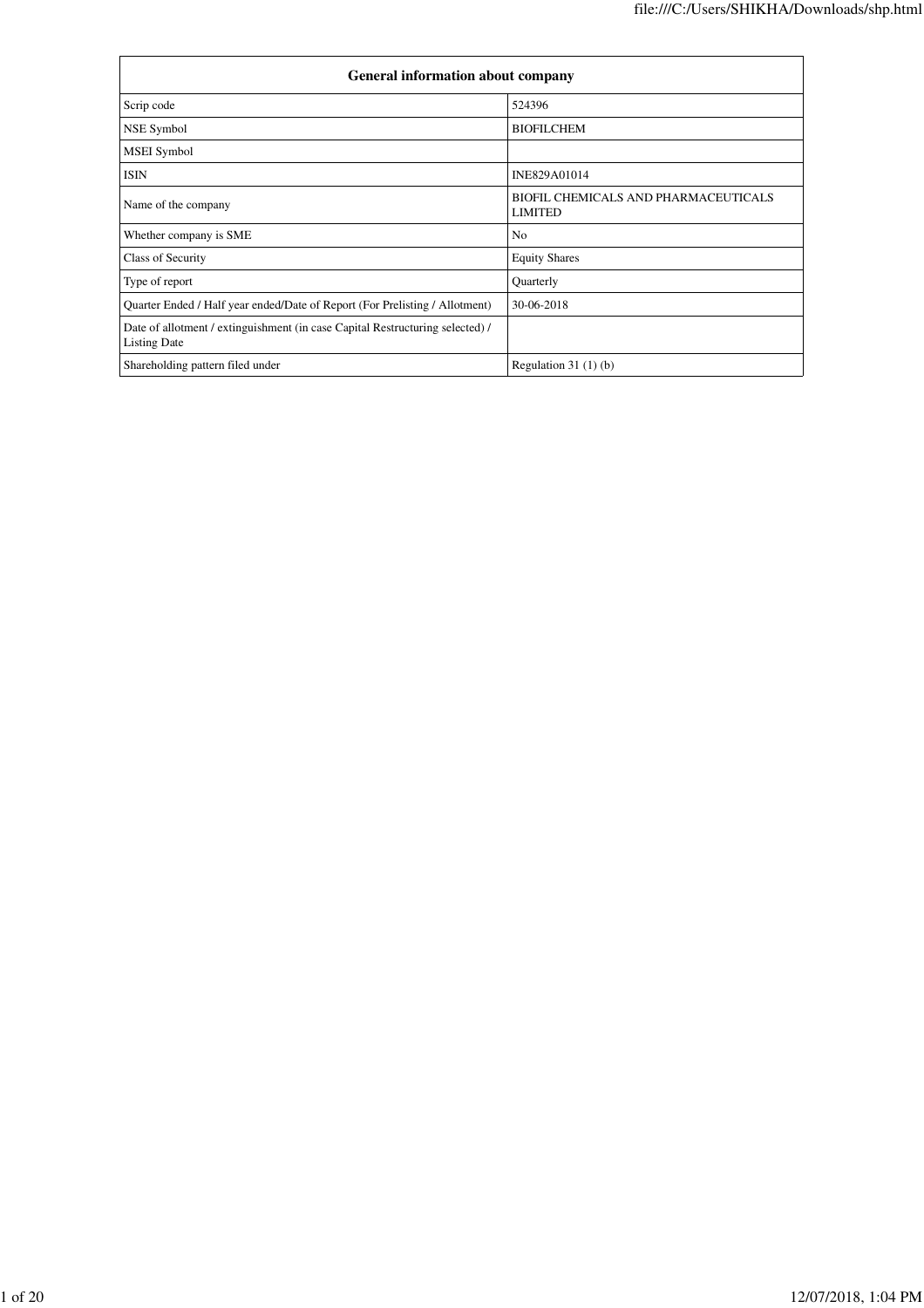|            | <b>Declaration</b>                                                                        |                |                                |                       |                            |  |  |  |  |  |  |
|------------|-------------------------------------------------------------------------------------------|----------------|--------------------------------|-----------------------|----------------------------|--|--|--|--|--|--|
| Sr.<br>No. | Particular                                                                                | Yes/No         | Promoter and<br>Promoter Group | Public<br>shareholder | Non Promoter-Non<br>Public |  |  |  |  |  |  |
|            | Whether the Listed Entity has issued any partly paid up<br>shares?                        | N <sub>o</sub> | N <sub>o</sub>                 | N <sub>0</sub>        | N <sub>0</sub>             |  |  |  |  |  |  |
| 2          | Whether the Listed Entity has issued any Convertible<br>Securities?                       | N <sub>o</sub> | N <sub>0</sub>                 | N <sub>0</sub>        | N <sub>0</sub>             |  |  |  |  |  |  |
| 3          | Whether the Listed Entity has issued any Warrants?                                        | No             | N <sub>0</sub>                 | N <sub>0</sub>        | N <sub>0</sub>             |  |  |  |  |  |  |
| 4          | Whether the Listed Entity has any shares against which<br>depository receipts are issued? | N <sub>0</sub> | N <sub>0</sub>                 | N <sub>0</sub>        | N <sub>0</sub>             |  |  |  |  |  |  |
| 5          | Whether the Listed Entity has any shares in locked-in?                                    | No             | N <sub>o</sub>                 | N <sub>0</sub>        | N <sub>0</sub>             |  |  |  |  |  |  |
| 6          | Whether any shares held by promoters are pledge or<br>otherwise encumbered?               | N <sub>o</sub> | N <sub>0</sub>                 |                       |                            |  |  |  |  |  |  |
| 7          | Whether company has equity shares with differential<br>voting rights?                     | N <sub>0</sub> | N <sub>0</sub>                 | N <sub>0</sub>        | N <sub>0</sub>             |  |  |  |  |  |  |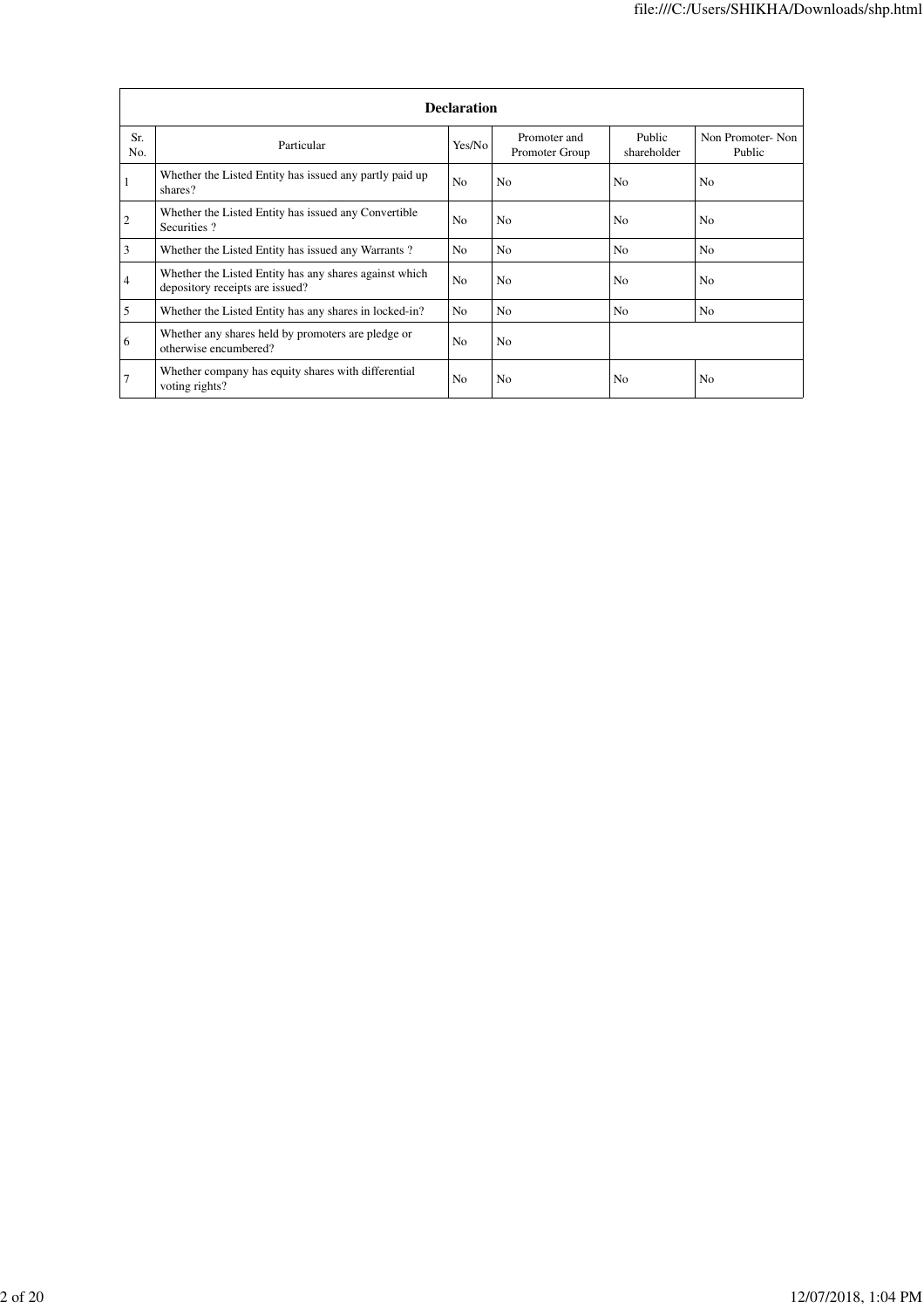|                 | Table I - Summary Statement holding of specified securities |                         |                         |                           |                          |                           |                                                                                                                              |                                                                  |               |          |                     |  |
|-----------------|-------------------------------------------------------------|-------------------------|-------------------------|---------------------------|--------------------------|---------------------------|------------------------------------------------------------------------------------------------------------------------------|------------------------------------------------------------------|---------------|----------|---------------------|--|
| Category<br>(I) |                                                             |                         | No. of                  | No. Of<br>Partly<br>paid- | No. Of<br>shares         | Total nos.<br>shares held | Shareholding as<br>a % of total no.<br>of shares<br>(calculated as<br>per SCRR,<br>1957) (VIII) As<br>$a\%$ of<br>$(A+B+C2)$ | Number of Voting Rights held in each<br>class of securities (IX) |               |          |                     |  |
|                 | Category of<br>shareholder                                  | Nos. Of<br>shareholders | fully paid<br>up equity | up<br>equity              | underlying<br>Depository | $(VII) =$                 |                                                                                                                              | No of Voting (XIV) Rights                                        |               |          | Total as a          |  |
|                 | (II)                                                        | (III)                   | shares<br>held $(IV)$   | shares<br>held<br>(V)     | Receipts<br>(VI)         | $(IV)+(V)+$<br>(VI)       |                                                                                                                              | Class eg:<br>X                                                   | Class<br>eg:y | Total    | $%$ of<br>$(A+B+C)$ |  |
| (A)             | Promoter &<br>Promoter<br>Group                             | 15                      | 7618760                 |                           |                          | 7618760                   | 46.82                                                                                                                        | 7618760                                                          |               | 7618760  | 46.82               |  |
| (B)             | Public                                                      | 5689                    | 8655040                 |                           |                          | 8655040                   | 53.18                                                                                                                        | 8655040                                                          |               | 8655040  | 53.18               |  |
| (C)             | Non<br>Promoter-<br>Non Public                              |                         |                         |                           |                          |                           |                                                                                                                              |                                                                  |               |          |                     |  |
| (C1)            | <b>Shares</b><br>underlying<br><b>DRs</b>                   |                         |                         |                           |                          |                           |                                                                                                                              |                                                                  |               |          |                     |  |
| (C2)            | Shares held<br>by<br>Employee<br><b>Trusts</b>              |                         |                         |                           |                          |                           |                                                                                                                              |                                                                  |               |          |                     |  |
|                 | Total                                                       | 5704                    | 16273800                |                           |                          | 16273800                  | 100                                                                                                                          | 16273800                                                         |               | 16273800 | 100                 |  |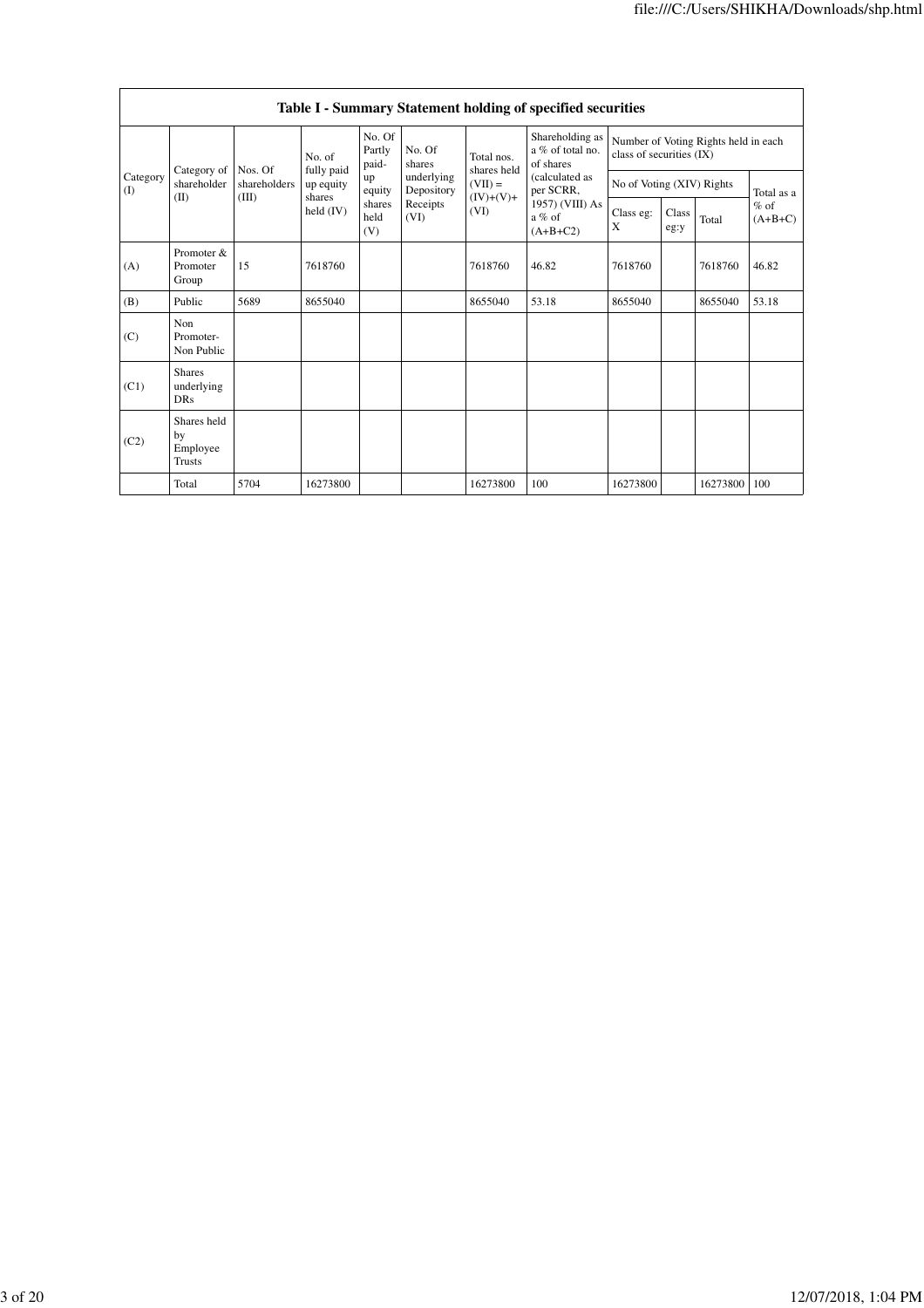|                 |                                           |                                                                                                                                                                 |            |                                                                                                               | Table I - Summary Statement holding of specified securities                                                                                                                           |                                          |                                                      |                                                                               |                                                  |                                       |
|-----------------|-------------------------------------------|-----------------------------------------------------------------------------------------------------------------------------------------------------------------|------------|---------------------------------------------------------------------------------------------------------------|---------------------------------------------------------------------------------------------------------------------------------------------------------------------------------------|------------------------------------------|------------------------------------------------------|-------------------------------------------------------------------------------|--------------------------------------------------|---------------------------------------|
| Category<br>(I) | Category of<br>shareholder<br>(II)        | No. of<br>No. Of<br><b>Shares</b><br><b>Shares</b><br>Underlying<br>Outstanding<br>Outstanding<br>convertible<br><b>Warrants</b><br>securities $(X)$<br>$(X_i)$ | Underlying | No. Of Shares<br>Underlying<br>Outstanding<br>convertible<br>securities and<br>No. Of<br>Warrants (Xi)<br>(a) | Shareholding, as<br>a % assuming full<br>conversion of<br>convertible<br>securities (as a<br>percentage of<br>diluted share<br>capital) $(XI)$ =<br>(VII)+(X) As a %<br>of $(A+B+C2)$ | Number of<br>Locked in<br>shares $(XII)$ |                                                      | Number of<br><b>Shares</b><br>pledged or<br>otherwise<br>encumbered<br>(XIII) |                                                  | Number of<br>equity shares<br>held in |
|                 |                                           |                                                                                                                                                                 |            |                                                                                                               |                                                                                                                                                                                       | No.<br>(a)                               | As a $%$<br>of total<br><b>Shares</b><br>held<br>(b) | No.<br>(a)                                                                    | As a $%$<br>of total<br><b>Shares</b><br>held(b) | dematerialized<br>form $(XIV)$        |
| (A)             | Promoter &<br>Promoter<br>Group           |                                                                                                                                                                 |            |                                                                                                               | 46.82                                                                                                                                                                                 |                                          |                                                      |                                                                               |                                                  | 5356260                               |
| (B)             | Public                                    |                                                                                                                                                                 |            |                                                                                                               | 53.18                                                                                                                                                                                 |                                          |                                                      |                                                                               |                                                  | 7274630                               |
| (C)             | Non<br>Promoter-<br>Non Public            |                                                                                                                                                                 |            |                                                                                                               |                                                                                                                                                                                       |                                          |                                                      |                                                                               |                                                  |                                       |
| (C1)            | <b>Shares</b><br>underlying<br><b>DRs</b> |                                                                                                                                                                 |            |                                                                                                               |                                                                                                                                                                                       |                                          |                                                      |                                                                               |                                                  |                                       |
| (C2)            | Shares held<br>by<br>Employee<br>Trusts   |                                                                                                                                                                 |            |                                                                                                               |                                                                                                                                                                                       |                                          |                                                      |                                                                               |                                                  |                                       |
|                 | Total                                     |                                                                                                                                                                 |            |                                                                                                               | 100                                                                                                                                                                                   |                                          |                                                      |                                                                               |                                                  | 12630890                              |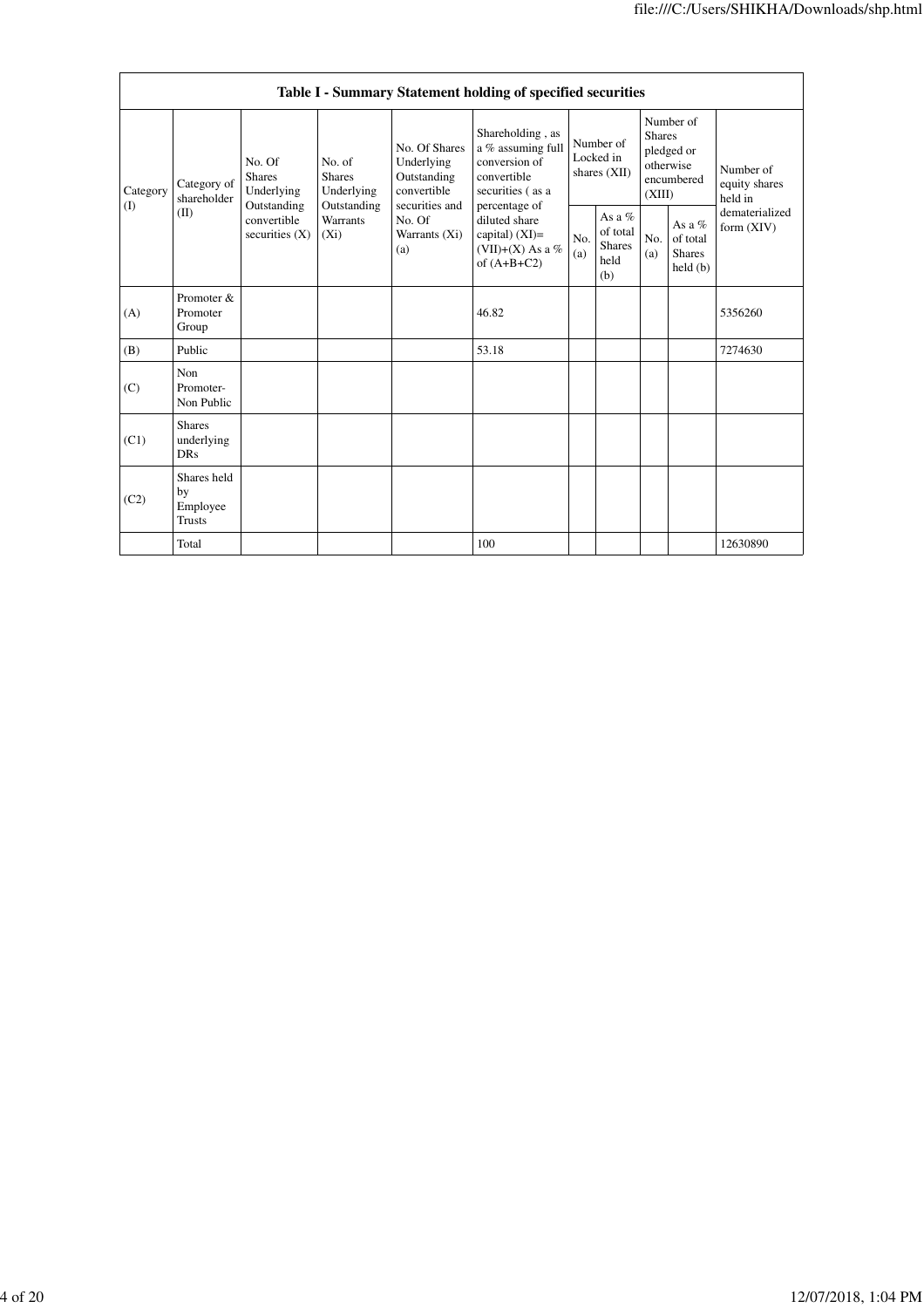|                                                                                                | Table II - Statement showing shareholding pattern of the Promoter and Promoter Group                                |                         |                                                  |                                 |                                              |                      |                                           |                               |               |                                 |                                 |
|------------------------------------------------------------------------------------------------|---------------------------------------------------------------------------------------------------------------------|-------------------------|--------------------------------------------------|---------------------------------|----------------------------------------------|----------------------|-------------------------------------------|-------------------------------|---------------|---------------------------------|---------------------------------|
|                                                                                                |                                                                                                                     |                         | No. of                                           | No.<br>Of<br>Partly             | No. Of<br>shares                             | Total nos.<br>shares | Shareholding<br>as a % of<br>total no. of | each class of securities (IX) |               | Number of Voting Rights held in |                                 |
| Sr.                                                                                            | Category & Name<br>of the                                                                                           | Nos. Of<br>shareholders | fully paid<br>up equity<br>shares<br>held $(IV)$ | paid-<br>up                     | underlying<br>Depository<br>Receipts<br>(VI) | held (VII)<br>$=$    | shares<br>(calculated<br>as per SCRR,     | No of Voting (XIV) Rights     |               |                                 | Total<br>as a %                 |
|                                                                                                | Shareholders (I)                                                                                                    | (III)                   |                                                  | equity<br>shares<br>held<br>(V) |                                              | $(IV)+(V)+$<br>(VI)  | 1957) (VIII)<br>As a % of<br>$(A+B+C2)$   | Class eg:<br>X                | Class<br>eg:y | Total                           | of<br>Total<br>Voting<br>rights |
| А                                                                                              | Table II - Statement showing shareholding pattern of the Promoter and Promoter Group                                |                         |                                                  |                                 |                                              |                      |                                           |                               |               |                                 |                                 |
| (1)                                                                                            | Indian                                                                                                              |                         |                                                  |                                 |                                              |                      |                                           |                               |               |                                 |                                 |
| (a)                                                                                            | Individuals/Hindu<br>undivided Family                                                                               | 12                      | 3304560                                          |                                 |                                              | 3304560              | 20.31                                     | 3304560                       |               | 3304560                         | 20.31                           |
| (d)                                                                                            | Any Other<br>(specify)                                                                                              | 3                       | 4314200                                          |                                 |                                              | 4314200              | 26.51                                     | 4314200                       |               | 4314200                         | 26.51                           |
| Sub-Total<br>(A)(1)                                                                            |                                                                                                                     | 15                      | 7618760                                          |                                 |                                              | 7618760              | 46.82                                     | 7618760                       |               | 7618760                         | 46.82                           |
| (2)                                                                                            | Foreign                                                                                                             |                         |                                                  |                                 |                                              |                      |                                           |                               |               |                                 |                                 |
| Total<br>Shareholding<br>of Promoter<br>and<br>Promoter<br>Group<br>$(A)= (A)$<br>$(1)+(A)(2)$ |                                                                                                                     | 15                      | 7618760                                          |                                 |                                              | 7618760              | 46.82                                     | 7618760                       |               | 7618760                         | 46.82                           |
| B                                                                                              | Table III - Statement showing shareholding pattern of the Public shareholder                                        |                         |                                                  |                                 |                                              |                      |                                           |                               |               |                                 |                                 |
| (1)                                                                                            | Institutions                                                                                                        |                         |                                                  |                                 |                                              |                      |                                           |                               |               |                                 |                                 |
| (a)                                                                                            | <b>Mutual Funds</b>                                                                                                 | $\overline{c}$          | 74000                                            |                                 |                                              | 74000                | 0.45                                      | 74000                         |               | 74000                           | 0.45                            |
| (f)                                                                                            | Financial<br>Institutions/<br><b>Banks</b>                                                                          | 6                       | 33300                                            |                                 |                                              | 33300                | 0.2                                       | 33300                         |               | 33300                           | 0.2                             |
| Sub-Total<br>(B)(1)                                                                            |                                                                                                                     | 8                       | 107300                                           |                                 |                                              | 107300               | 0.66                                      | 107300                        |               | 107300                          | 0.66                            |
| (3)                                                                                            | Non-institutions                                                                                                    |                         |                                                  |                                 |                                              |                      |                                           |                               |               |                                 |                                 |
| (a(i))                                                                                         | Individuals -<br>i.Individual<br>shareholders<br>holding nominal<br>share capital up to<br>Rs. 2 lakhs.             | 5347                    | 3416829                                          |                                 |                                              | 3416829              | 21                                        | 3416829                       |               | 3416829                         | 21                              |
| (a(ii))                                                                                        | Individuals - ii.<br>Individual<br>shareholders<br>holding nominal<br>share capital in<br>excess of Rs. 2<br>lakhs. | 13                      | 789488                                           |                                 |                                              | 789488               | 4.85                                      | 789488                        |               | 789488                          | 4.85                            |
| (e)                                                                                            | Any Other<br>(specify)                                                                                              | 321                     | 4341423                                          |                                 |                                              | 4341423              | 26.68                                     | 4341423                       |               | 4341423                         | 26.68                           |
| Sub-Total<br>(B)(3)                                                                            |                                                                                                                     | 5681                    | 8547740                                          |                                 |                                              | 8547740              | 52.52                                     | 8547740                       |               | 8547740                         | 52.52                           |
| <b>Total Public</b><br>Shareholding<br>$(B)=B)$<br>$(1)+(B)$<br>$(2)+(B)(3)$                   |                                                                                                                     | 5689                    | 8655040                                          |                                 |                                              | 8655040              | 53.18                                     | 8655040                       |               | 8655040                         | 53.18                           |
| ${\bf C}$                                                                                      | Table IV - Statement showing shareholding pattern of the Non Promoter- Non Public shareholder                       |                         |                                                  |                                 |                                              |                      |                                           |                               |               |                                 |                                 |
| Total (<br>$A+B+C2$ )                                                                          |                                                                                                                     | 5704                    | 16273800                                         |                                 |                                              | 16273800             | 100                                       | 16273800                      |               | 16273800                        | 100                             |
| Total<br>$(A+B+C)$                                                                             |                                                                                                                     | 5704                    | 16273800                                         |                                 |                                              | 16273800             | 100                                       | 16273800                      |               | 16273800                        | 100                             |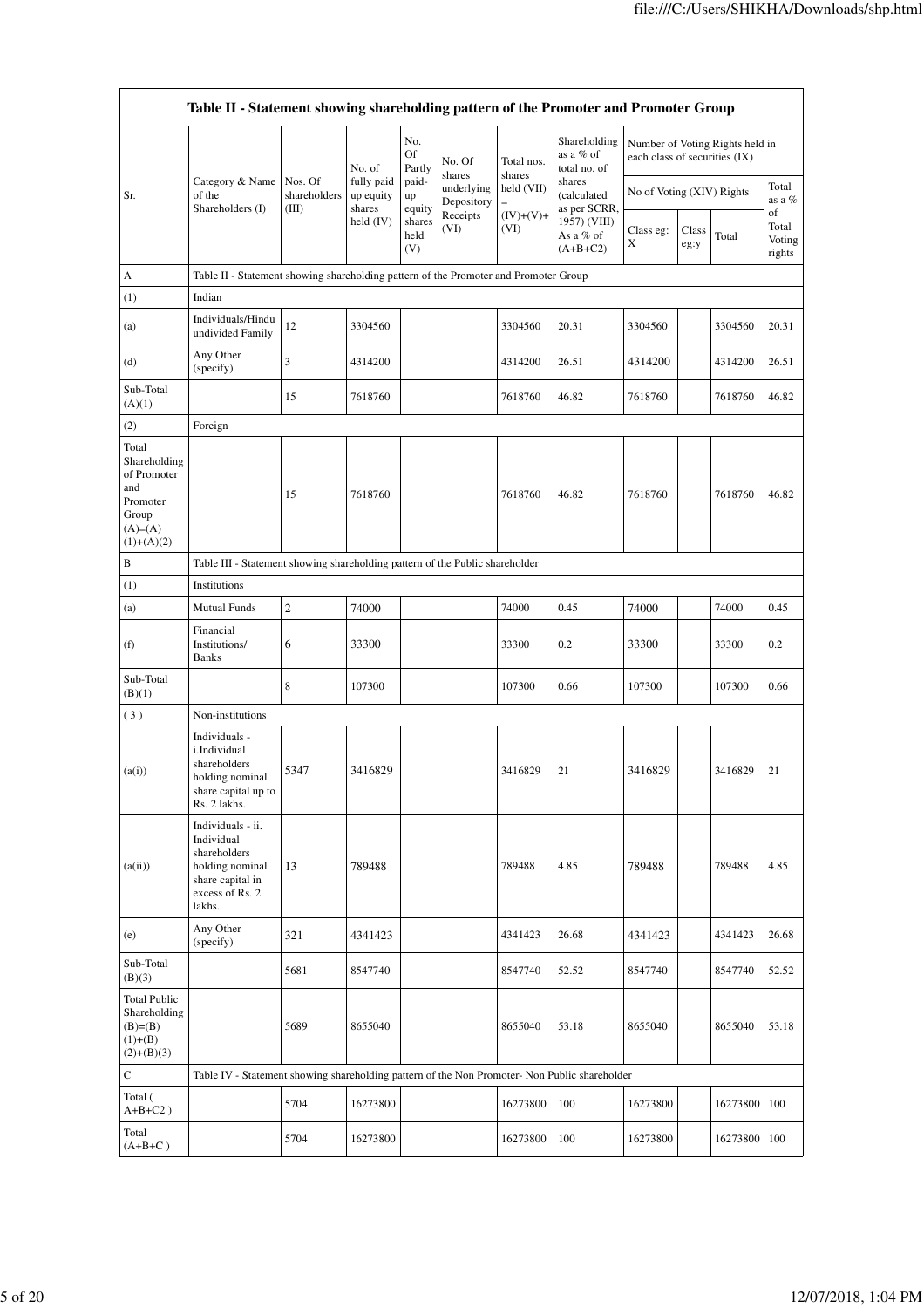| Table II - Statement showing shareholding pattern of the Promoter and Promoter Group     |                                                                                         |                                                                              |                                                                 |                                                                                                           |            |                                                    |            |                                                               |                                                            |  |
|------------------------------------------------------------------------------------------|-----------------------------------------------------------------------------------------|------------------------------------------------------------------------------|-----------------------------------------------------------------|-----------------------------------------------------------------------------------------------------------|------------|----------------------------------------------------|------------|---------------------------------------------------------------|------------------------------------------------------------|--|
|                                                                                          | No. Of<br><b>Shares</b><br>Underlying<br>Outstanding<br>convertible<br>securities $(X)$ | No. of<br><b>Shares</b>                                                      | No. Of Shares<br>Underlying<br>Outstanding                      | Shareholding, as<br>a % assuming full<br>conversion of<br>convertible                                     |            | Number of<br>Locked in<br>shares $(XII)$           |            | Number of Shares<br>pledged or otherwise<br>encumbered (XIII) | Number of                                                  |  |
| Sr.                                                                                      |                                                                                         | Underlying<br>Outstanding<br>Warrants<br>$(X_i)$                             | convertible<br>securities and<br>No. Of<br>Warrants (Xi)<br>(a) | securities (as a<br>percentage of<br>diluted share<br>capital) (XI)=<br>(VII)+(X) As a %<br>of $(A+B+C2)$ | No.<br>(a) | As a %<br>of total<br><b>Shares</b><br>held<br>(b) | No.<br>(a) | As a % of total<br>Shares held (b)                            | equity shares<br>held in<br>dematerialized<br>form $(XIV)$ |  |
| А                                                                                        |                                                                                         |                                                                              |                                                                 | Table II - Statement showing shareholding pattern of the Promoter and Promoter Group                      |            |                                                    |            |                                                               |                                                            |  |
| (1)                                                                                      | Indian                                                                                  |                                                                              |                                                                 |                                                                                                           |            |                                                    |            |                                                               |                                                            |  |
| (a)                                                                                      |                                                                                         |                                                                              |                                                                 | 20.31                                                                                                     |            |                                                    |            |                                                               | 3304560                                                    |  |
| (d)                                                                                      |                                                                                         |                                                                              |                                                                 | 26.51                                                                                                     |            |                                                    |            |                                                               | 2051700                                                    |  |
| Sub-Total<br>(A)(1)                                                                      |                                                                                         |                                                                              |                                                                 | 46.82                                                                                                     |            |                                                    |            |                                                               | 5356260                                                    |  |
| (2)                                                                                      | Foreign                                                                                 |                                                                              |                                                                 |                                                                                                           |            |                                                    |            |                                                               |                                                            |  |
| Total<br>Shareholding<br>of Promoter<br>and Promoter<br>Group $(A)= (A)$<br>$(1)+(A)(2)$ |                                                                                         |                                                                              |                                                                 | 46.82                                                                                                     |            |                                                    |            |                                                               | 5356260                                                    |  |
| В                                                                                        |                                                                                         | Table III - Statement showing shareholding pattern of the Public shareholder |                                                                 |                                                                                                           |            |                                                    |            |                                                               |                                                            |  |
| (1)                                                                                      | Institutions                                                                            |                                                                              |                                                                 |                                                                                                           |            |                                                    |            |                                                               |                                                            |  |
| (a)                                                                                      |                                                                                         |                                                                              |                                                                 | 0.45                                                                                                      |            |                                                    |            |                                                               | $\boldsymbol{0}$                                           |  |
| (f)                                                                                      |                                                                                         |                                                                              |                                                                 | 0.2                                                                                                       |            |                                                    |            |                                                               | 20000                                                      |  |
| Sub-Total<br>(B)(1)                                                                      |                                                                                         |                                                                              |                                                                 | 0.66                                                                                                      |            |                                                    |            |                                                               | 20000                                                      |  |
| (3)                                                                                      | Non-institutions                                                                        |                                                                              |                                                                 |                                                                                                           |            |                                                    |            |                                                               |                                                            |  |
| (a(i))                                                                                   |                                                                                         |                                                                              |                                                                 | 21                                                                                                        |            |                                                    |            |                                                               | 2636119                                                    |  |
| (a(ii))                                                                                  |                                                                                         |                                                                              |                                                                 | 4.85                                                                                                      |            |                                                    |            |                                                               | 789488                                                     |  |
| (e)                                                                                      |                                                                                         |                                                                              |                                                                 | 26.68                                                                                                     |            |                                                    |            |                                                               | 3829023                                                    |  |
| Sub-Total<br>(B)(3)                                                                      |                                                                                         |                                                                              |                                                                 | 52.52                                                                                                     |            |                                                    |            |                                                               | 7254630                                                    |  |
| <b>Total Public</b><br>Shareholding<br>$(B)= (B)$<br>$(1)+(B)$<br>$(2)+(B)(3)$           |                                                                                         |                                                                              |                                                                 | 53.18                                                                                                     |            |                                                    |            |                                                               | 7274630                                                    |  |
| $\mathbf C$                                                                              |                                                                                         |                                                                              |                                                                 | Table IV - Statement showing shareholding pattern of the Non Promoter- Non Public shareholder             |            |                                                    |            |                                                               |                                                            |  |
| Total (<br>$A+B+C2$ )                                                                    |                                                                                         |                                                                              |                                                                 | 100                                                                                                       |            |                                                    |            |                                                               | 12630890                                                   |  |
| Total (A+B+C<br>$\mathcal{E}$                                                            |                                                                                         |                                                                              |                                                                 | 100                                                                                                       |            |                                                    |            |                                                               | 12630890                                                   |  |
| Disclosure of notes on shareholding pattern                                              |                                                                                         |                                                                              |                                                                 |                                                                                                           |            |                                                    |            | Textual<br>Information $(1)$                                  |                                                            |  |
|                                                                                          |                                                                                         |                                                                              |                                                                 | Disclosure of notes in case of promoter holiding in dematerialsed form is less than 100 percentage        |            |                                                    |            | Textual<br>Information(1)                                     |                                                            |  |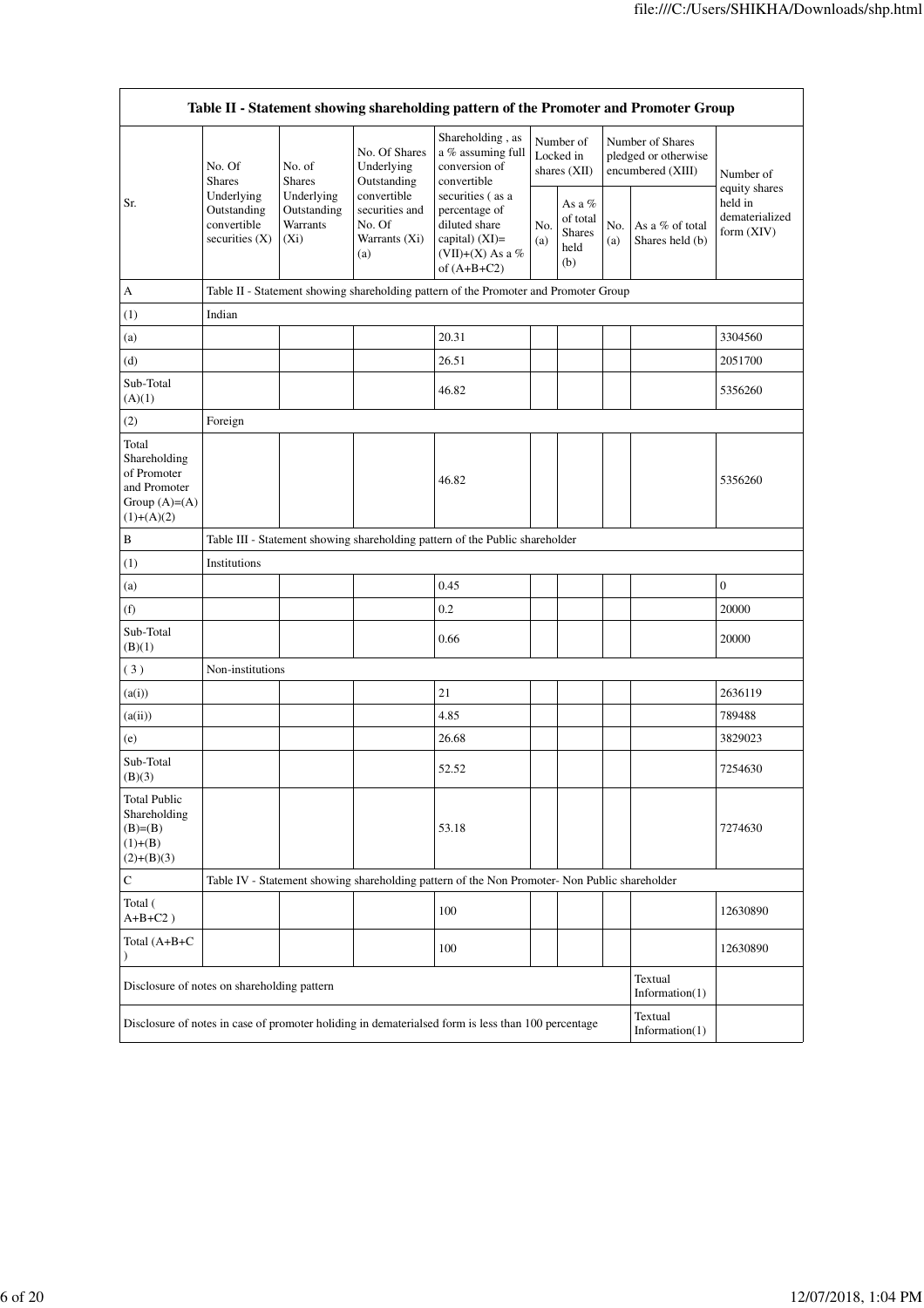| <b>Text Block</b>     |                                                                                                                                                                                                                                                                                                                                                                                                                                                                                                                                                                                                                                   |  |  |  |  |  |  |
|-----------------------|-----------------------------------------------------------------------------------------------------------------------------------------------------------------------------------------------------------------------------------------------------------------------------------------------------------------------------------------------------------------------------------------------------------------------------------------------------------------------------------------------------------------------------------------------------------------------------------------------------------------------------------|--|--|--|--|--|--|
| Textual Information() | THE TOTAL NUMBER OF SHARES INCLUDED 5712500 (DEMATED 3450000 SHARES AND<br>PHYSICAL 2262500 SHARES) REISSUED OF FORFEITED SHARES ON 31/03/2011 BUT STILL<br>PENDING FOR CORPORATE ACTION AND LISTING CONFIRMATION FROM STOCK<br>EXCHANGE. HENCE 3450000 SHARES HAS NOT BEEN CREDITED IN RESPECTIVE<br>BENEFICIARY ACCOUNT. THESE SHARES WILL BE CREDITED AFTER CONFIMRATION<br>FROM STOCK EXCHANGE AND EXECUTION OF CORPORATE ACTION. ENTIRE PROMOTER<br>SHAREHOLDING IS IN DEMATE MODE EXCEPT FOR 2262500 FORFEITED EQUITY SHARES<br>REISSUED TO SCOPE FINANCE COMPANY PRIVATE LIMITED DUE TO PENDING<br><b>CORPORATE ACTION</b> |  |  |  |  |  |  |
| Textual Information() | ENTIRE PROMOTER SHAREHOLDING IS IN DEMATE MODE EXCEPT FOR 2262500<br>FORFEITED EQUITY SHARES REISSUED TO SCOPE FINANCE COMPANY PRIVATE LIMITED<br>DUE TO LISTING CONFIRMATION AND CORPORATE ACTION ARE PENDING HENCE<br>ABOVE SHARES ARE NOT DEMAT TILL DATE.                                                                                                                                                                                                                                                                                                                                                                     |  |  |  |  |  |  |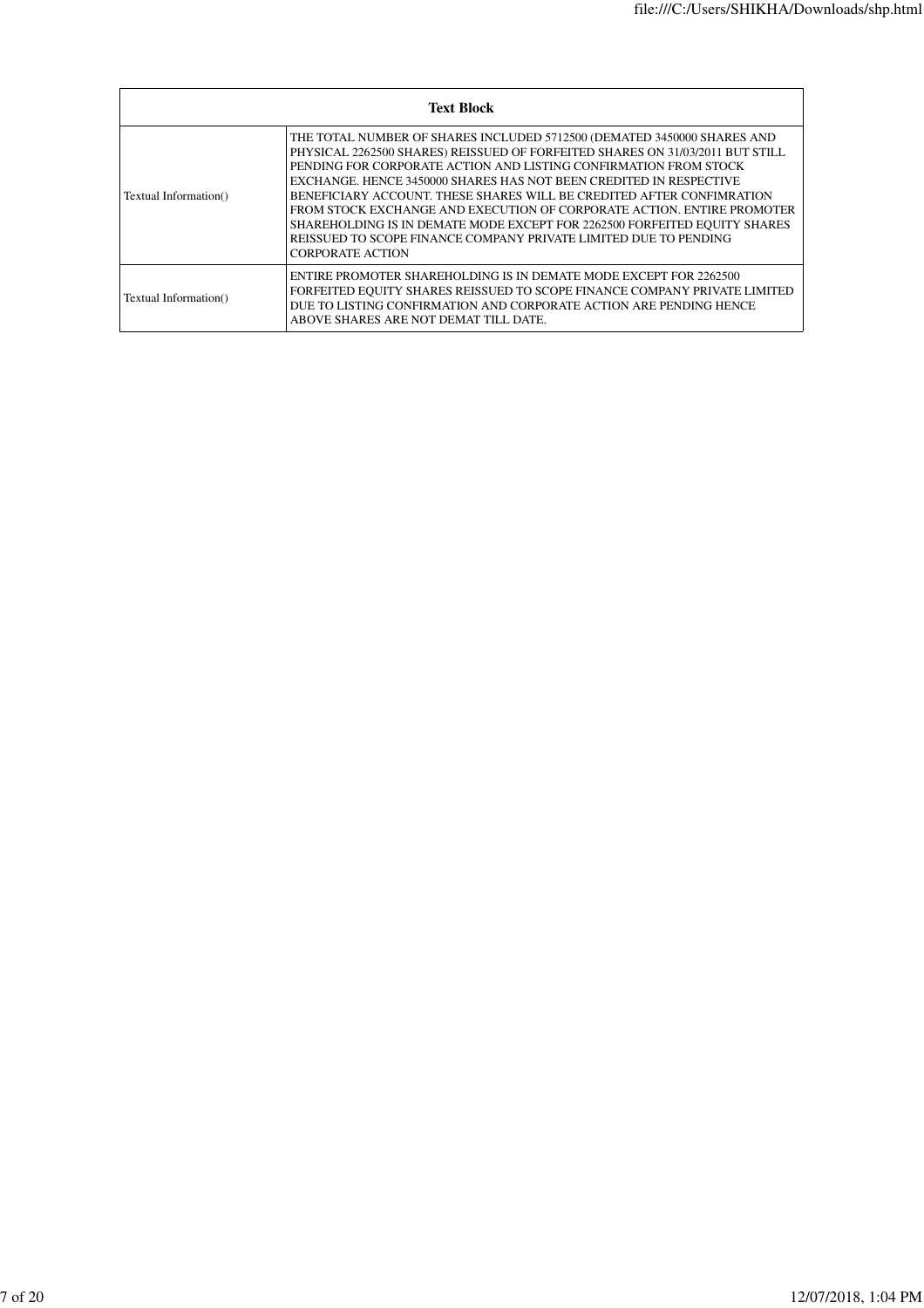|                                                                                                                                                                                               |                                                               |                              | Individuals/Hindu undivided Family |                             |                      |                        |                              |
|-----------------------------------------------------------------------------------------------------------------------------------------------------------------------------------------------|---------------------------------------------------------------|------------------------------|------------------------------------|-----------------------------|----------------------|------------------------|------------------------------|
| Searial No.                                                                                                                                                                                   | $\mathbf{1}$                                                  | $\overline{c}$               | $\mathfrak{Z}$                     | $\overline{4}$              | 5                    | 6                      | $\boldsymbol{7}$             |
| Name of the<br>Shareholders (I)                                                                                                                                                               | <b>SMITESH</b><br>SANALAL<br><b>SHAH</b>                      | <b>RAMESH</b><br><b>SHAH</b> | ROMIL<br><b>SHAH</b>               | <b>KETAN</b><br><b>SHAH</b> | <b>MEENA</b><br>SHAH | <b>SANDEEP</b><br>SHAH | <b>TRUPTI</b><br><b>SHAH</b> |
| PAN (II)                                                                                                                                                                                      | AHCPS6090B                                                    | AHCPS6091A                   | AYRPS6913K                         | AHCPS6094F                  | AGTPS5736L           | AHCPS6095E             | AGTPS5737M                   |
| No. of fully paid<br>up equity shares<br>held (IV)                                                                                                                                            | 1082740                                                       | 793940                       | 382550                             | 340800                      | 140600               | 106600                 | 101750                       |
| No. Of Partly paid-<br>up equity shares<br>held (V)                                                                                                                                           |                                                               |                              |                                    |                             |                      |                        |                              |
| No. Of shares<br>underlying<br>Depository<br>Receipts (VI)                                                                                                                                    |                                                               |                              |                                    |                             |                      |                        |                              |
| Total nos. shares<br>$held (VII) =$<br>$(IV)+(V)+(VI)$                                                                                                                                        | 1082740                                                       | 793940                       | 382550                             | 340800                      | 140600               | 106600                 | 101750                       |
| Shareholding as a<br>% of total no. of<br>shares (calculated<br>as per SCRR,<br>1957) (VIII) As a<br>% of $(A+B+C2)$                                                                          | 6.65                                                          | 4.88                         | 2.35                               | 2.09                        | 0.86                 | 0.66                   | 0.63                         |
|                                                                                                                                                                                               | Number of Voting Rights held in each class of securities (IX) |                              |                                    |                             |                      |                        |                              |
| Class eg:X                                                                                                                                                                                    | 1082740                                                       | 793940                       | 382550                             | 340800                      | 140600               | 106600                 | 101750                       |
| Class eg:y                                                                                                                                                                                    |                                                               |                              |                                    |                             |                      |                        |                              |
| Total                                                                                                                                                                                         | 1082740                                                       | 793940                       | 382550                             | 340800                      | 140600               | 106600                 | 101750                       |
| Total as a % of<br>Total Voting rights                                                                                                                                                        | 6.65                                                          | 4.88                         | 2.35                               | 2.09                        | 0.86                 | 0.66                   | 0.63                         |
| No. Of Shares<br>Underlying<br>Outstanding<br>convertible<br>securities (X)                                                                                                                   |                                                               |                              |                                    |                             |                      |                        |                              |
| No. of Shares<br>Underlying<br>Outstanding<br>Warrants (Xi)                                                                                                                                   |                                                               |                              |                                    |                             |                      |                        |                              |
| No. Of Shares<br>Underlying<br>Outstanding<br>convertible<br>securities and No.<br>Of Warrants (Xi)<br>(a)                                                                                    |                                                               |                              |                                    |                             |                      |                        |                              |
| Shareholding, as a<br>% assuming full<br>conversion of<br>convertible<br>securities (as a<br>percentage of<br>diluted share<br>capital) $(XI)$ =<br>$(VII)+(Xi)(a) As a$<br>$%$ of $(A+B+C2)$ | 6.65                                                          | 4.88                         | 2.35                               | 2.09                        | 0.86                 | 0.66                   | 0.63                         |
| Number of Locked in shares (XII)                                                                                                                                                              |                                                               |                              |                                    |                             |                      |                        |                              |
| No. $(a)$                                                                                                                                                                                     |                                                               |                              |                                    |                             |                      |                        |                              |
| As a % of total<br>Shares held (b)                                                                                                                                                            |                                                               |                              |                                    |                             |                      |                        |                              |
|                                                                                                                                                                                               | Number of Shares pledged or otherwise encumbered (XIII)       |                              |                                    |                             |                      |                        |                              |
| No. (a)                                                                                                                                                                                       |                                                               |                              |                                    |                             |                      |                        |                              |
| As a % of total<br>Shares held (b)                                                                                                                                                            |                                                               |                              |                                    |                             |                      |                        |                              |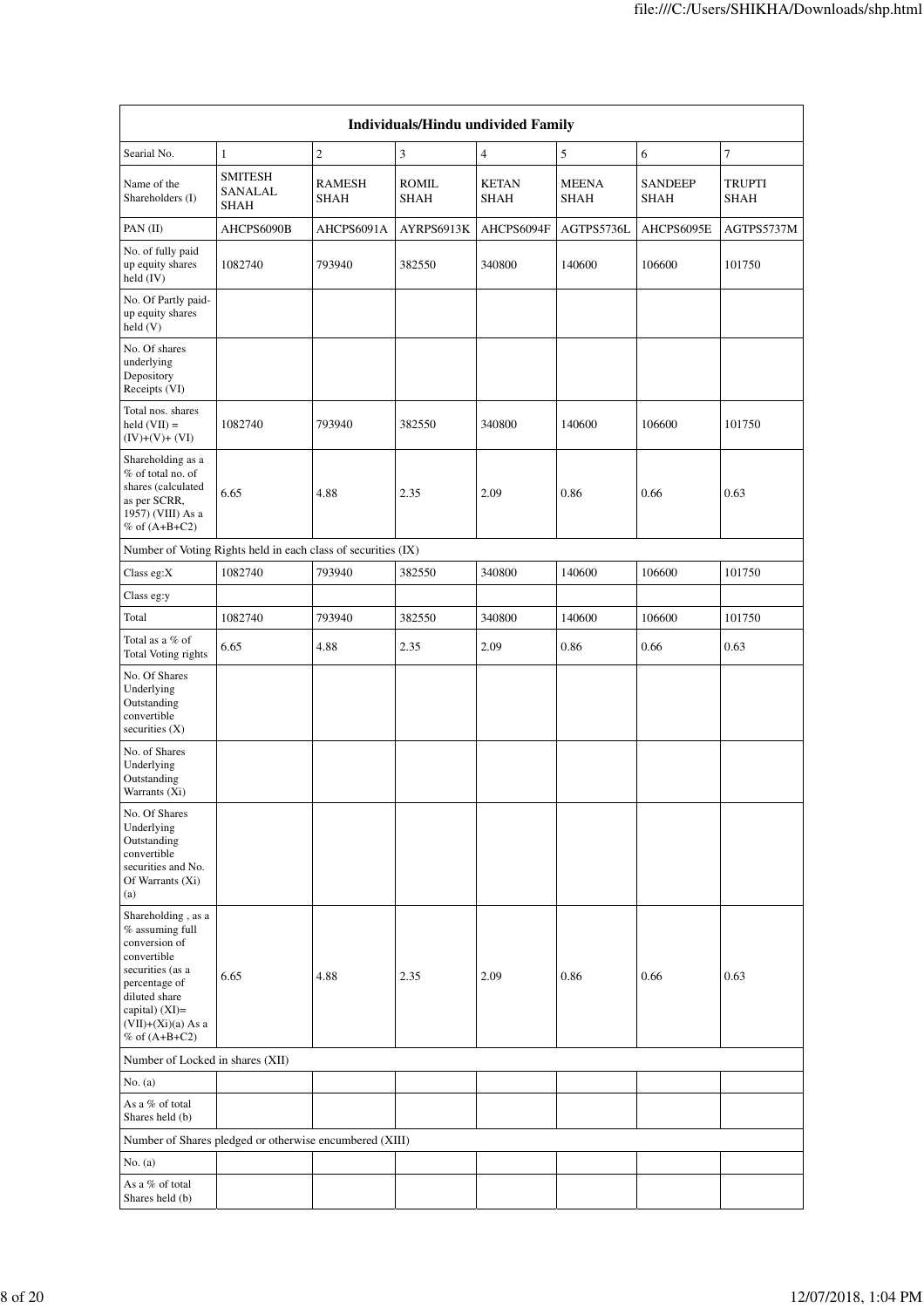| Number of equity<br>shares held in<br>dematerialized<br>form $(XIV)$ | 1082740        | 793940   | 382550            | 340800            | 140600            | 106600            | 101750            |  |  |
|----------------------------------------------------------------------|----------------|----------|-------------------|-------------------|-------------------|-------------------|-------------------|--|--|
| Reason for not providing PAN                                         |                |          |                   |                   |                   |                   |                   |  |  |
| Reason for not<br>providing PAN                                      |                |          |                   |                   |                   |                   |                   |  |  |
| Shareholder type                                                     | Promoter Group | Promoter | Promoter<br>Group | Promoter<br>Group | Promoter<br>Group | Promoter<br>Group | Promoter<br>Group |  |  |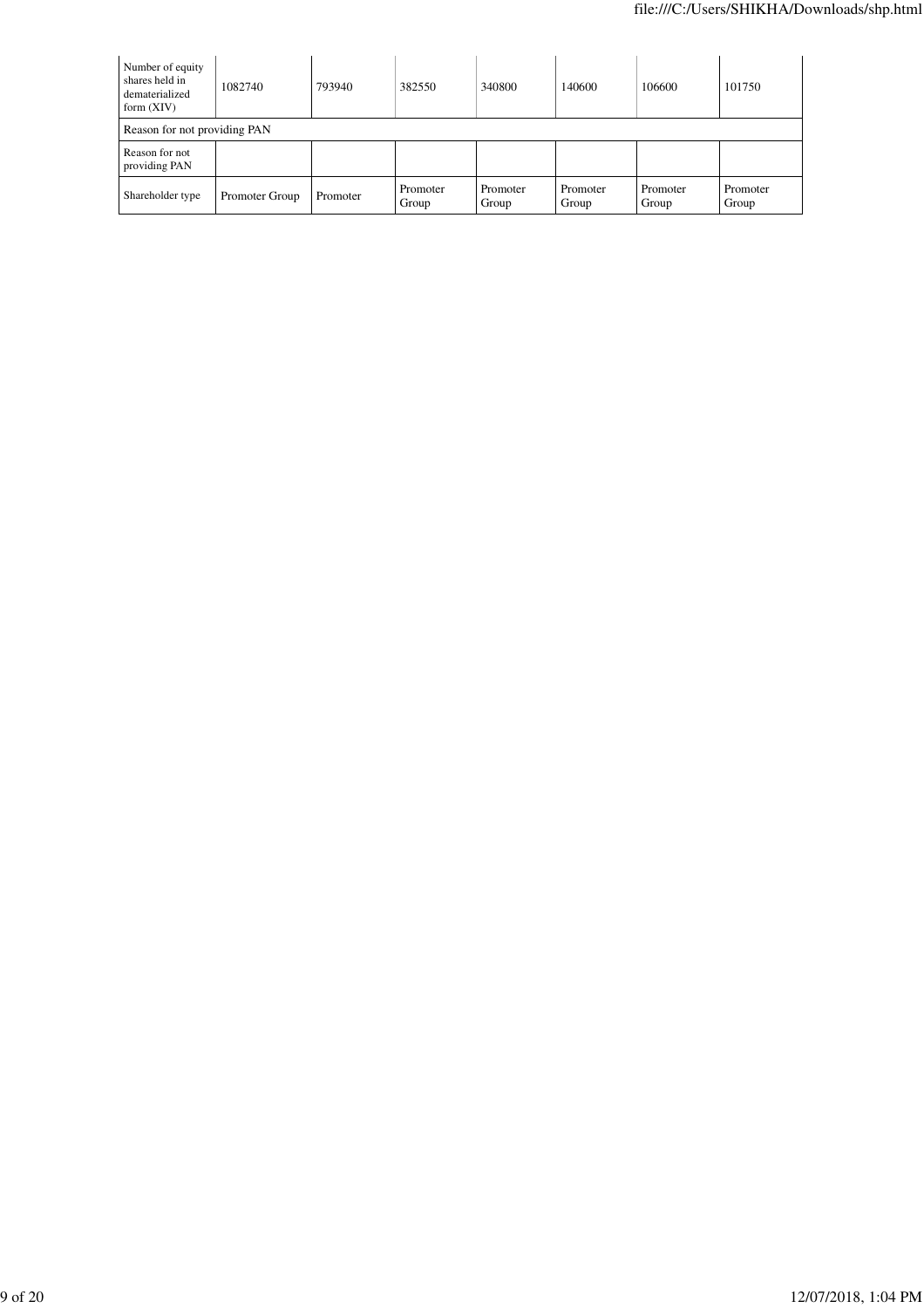| Individuals/Hindu undivided Family                                                                                                                                                         |                  |                  |                   |                   |               |                       |  |  |  |
|--------------------------------------------------------------------------------------------------------------------------------------------------------------------------------------------|------------------|------------------|-------------------|-------------------|---------------|-----------------------|--|--|--|
| Searial No.                                                                                                                                                                                | 8                | 9                | 10                | 11                | 12            |                       |  |  |  |
| Name of the<br>Shareholders (I)                                                                                                                                                            | <b>MEET SHAH</b> | <b>RITU SHAH</b> | <b>ROHAN SHAH</b> | <b>KIRAN SHAH</b> | PRAGNESH SHAH | Click here to go back |  |  |  |
| PAN $(II)$                                                                                                                                                                                 | CNCPS6749B       | BESPS1134L       | CPSPS6270K        | AGTPS5149K        | AHCPS6086K    | Total                 |  |  |  |
| No. of fully paid<br>up equity shares<br>held $(IV)$                                                                                                                                       | 87200            | 87100            | 65500             | 63100             | 52680         | 3304560               |  |  |  |
| No. Of Partly paid-<br>up equity shares<br>held (V)                                                                                                                                        |                  |                  |                   |                   |               |                       |  |  |  |
| No. Of shares<br>underlying<br>Depository<br>Receipts (VI)                                                                                                                                 |                  |                  |                   |                   |               |                       |  |  |  |
| Total nos. shares<br>$held (VII) =$<br>$(IV)+(V)+(VI)$                                                                                                                                     | 87200            | 87100            | 65500             | 63100             | 52680         | 3304560               |  |  |  |
| Shareholding as a<br>% of total no. of<br>shares (calculated<br>as per SCRR,<br>1957) (VIII) As a<br>% of $(A+B+C2)$                                                                       | 0.54             | 0.54             | 0.4               | 0.39              | 0.32          | 20.31                 |  |  |  |
| Number of Voting Rights held in each class of securities (IX)                                                                                                                              |                  |                  |                   |                   |               |                       |  |  |  |
| Class eg:X                                                                                                                                                                                 | 87200            | 87100            | 65500             | 63100             | 52680         | 3304560               |  |  |  |
| Class eg:y                                                                                                                                                                                 |                  |                  |                   |                   |               |                       |  |  |  |
| Total                                                                                                                                                                                      | 87200            | 87100            | 65500             | 63100             | 52680         | 3304560               |  |  |  |
| Total as a % of<br>Total Voting rights                                                                                                                                                     | 0.54             | 0.54             | 0.4               | 0.39              | 0.32          | 20.31                 |  |  |  |
| No. Of Shares<br>Underlying<br>Outstanding<br>convertible<br>securities $(X)$                                                                                                              |                  |                  |                   |                   |               |                       |  |  |  |
| No. of Shares<br>Underlying<br>Outstanding<br>Warrants (Xi)                                                                                                                                |                  |                  |                   |                   |               |                       |  |  |  |
| No. Of Shares<br>Underlying<br>Outstanding<br>convertible<br>securities and No.<br>Of Warrants (Xi)<br>(a)                                                                                 |                  |                  |                   |                   |               |                       |  |  |  |
| Shareholding, as a<br>% assuming full<br>conversion of<br>convertible<br>securities (as a<br>percentage of<br>diluted share<br>capital) $(XI)=$<br>$(VII)+(Xi)(a)$ As a<br>% of $(A+B+C2)$ | 0.54             | 0.54             | 0.4               | 0.39              | 0.32          | 20.31                 |  |  |  |
| Number of Locked in shares (XII)                                                                                                                                                           |                  |                  |                   |                   |               |                       |  |  |  |
| No. $(a)$                                                                                                                                                                                  |                  |                  |                   |                   |               |                       |  |  |  |
| As a % of total<br>Shares held (b)                                                                                                                                                         |                  |                  |                   |                   |               |                       |  |  |  |
| Number of Shares pledged or otherwise encumbered (XIII)                                                                                                                                    |                  |                  |                   |                   |               |                       |  |  |  |
| No. $(a)$                                                                                                                                                                                  |                  |                  |                   |                   |               |                       |  |  |  |
| As a % of total<br>Shares held (b)                                                                                                                                                         |                  |                  |                   |                   |               |                       |  |  |  |
| Number of equity<br>shares held in<br>dematerialized<br>form (XIV)                                                                                                                         | 87200            | 87100            | 65500             | 63100             | 52680         | 3304560               |  |  |  |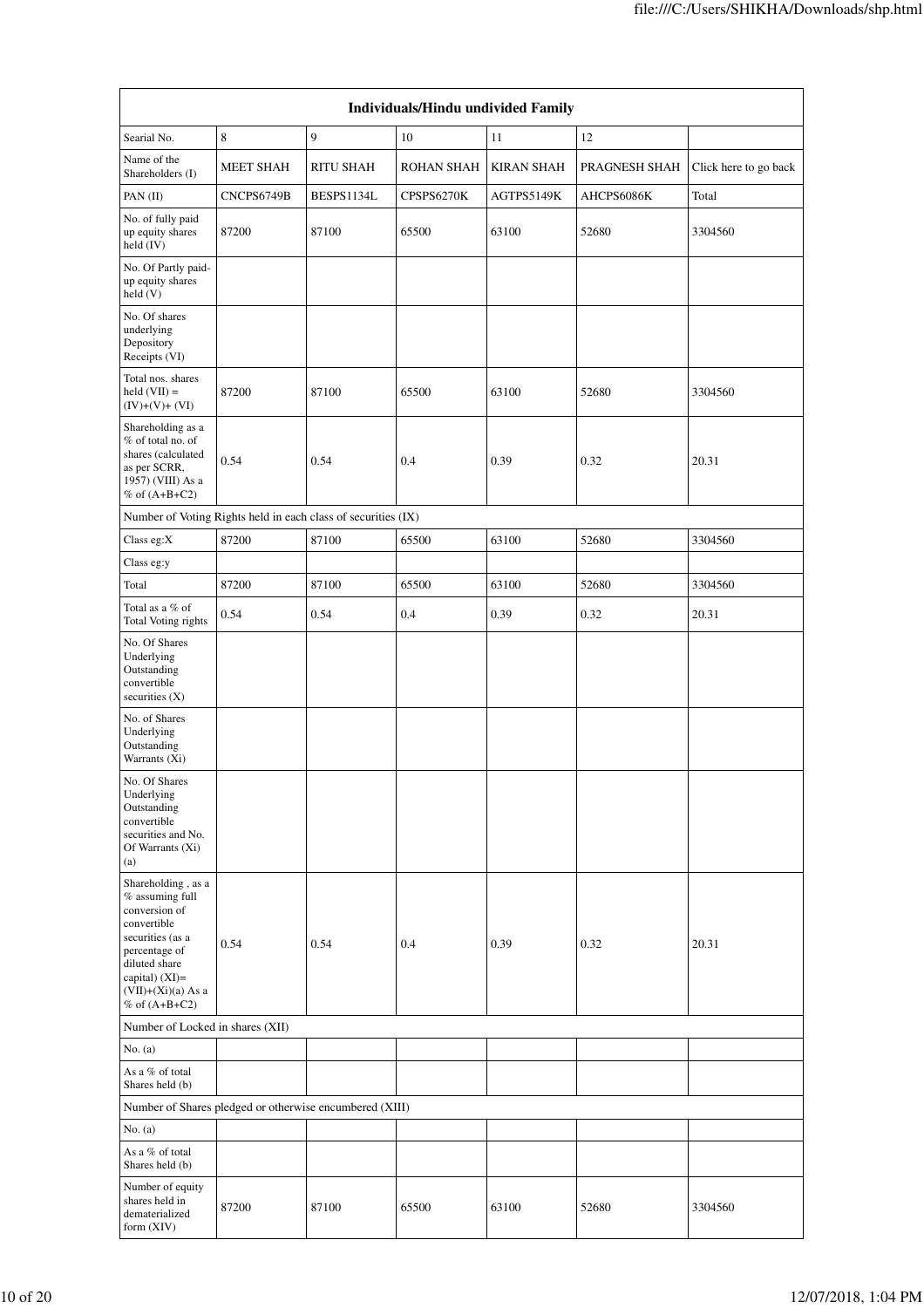| Reason for not providing PAN    |  |                                                                                    |  |  |  |  |  |  |
|---------------------------------|--|------------------------------------------------------------------------------------|--|--|--|--|--|--|
| Reason for not<br>providing PAN |  |                                                                                    |  |  |  |  |  |  |
| Shareholder type                |  | Promoter Group   Promoter Group   Promoter Group   Promoter Group   Promoter Group |  |  |  |  |  |  |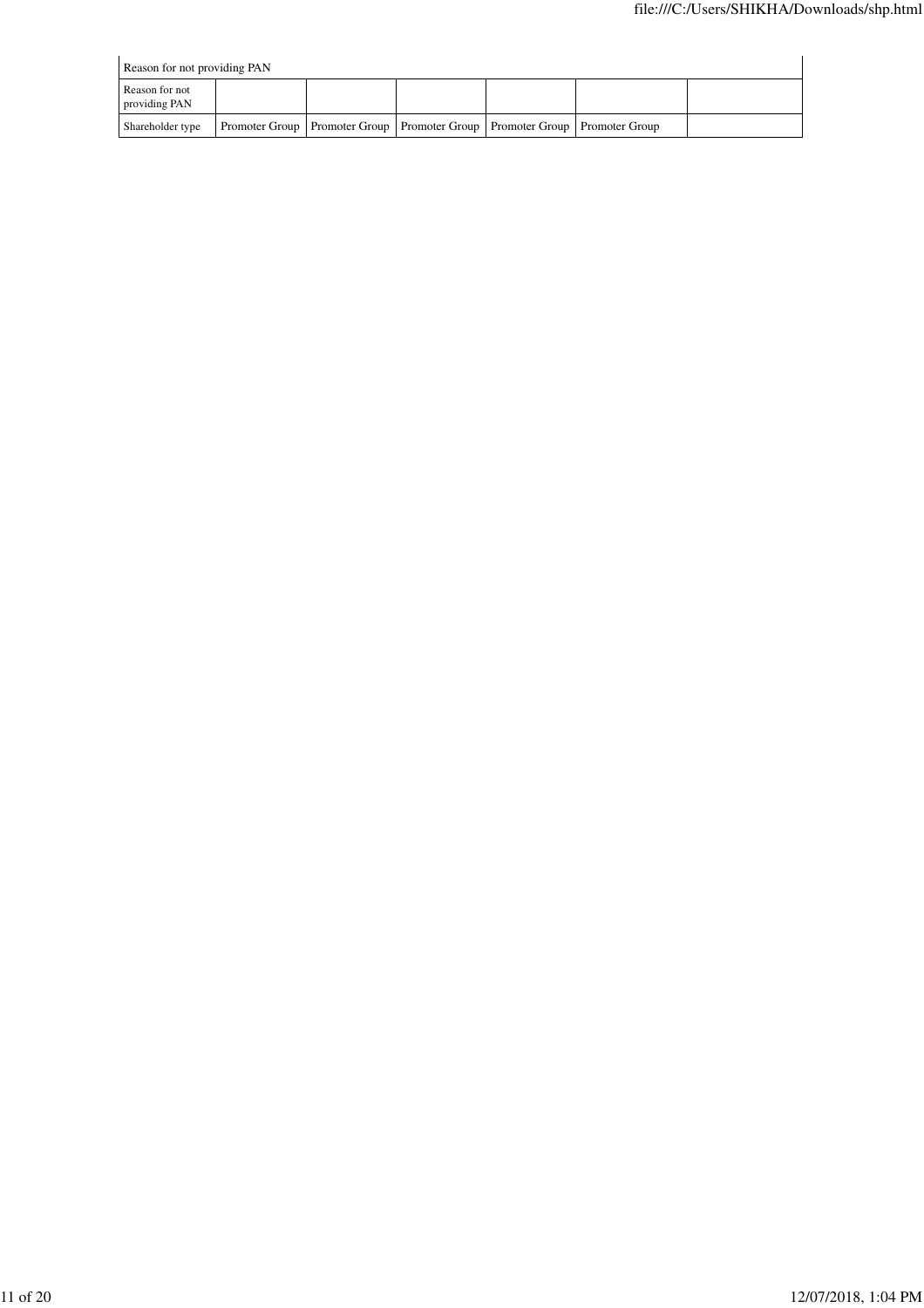|                                                                                                                      |                                                               | Any Other (specify)                        |                                            |                          |
|----------------------------------------------------------------------------------------------------------------------|---------------------------------------------------------------|--------------------------------------------|--------------------------------------------|--------------------------|
| Searial No.                                                                                                          | $\mathbf{1}$                                                  | $\overline{2}$                             | 3                                          |                          |
| Category                                                                                                             | <b>Bodies Corporate</b>                                       | <b>Bodies Corporate</b>                    | <b>Bodies Corporate</b>                    | Click here to go<br>back |
| Name of the<br>Shareholders (I)                                                                                      | Scope Finance Company<br>Private Limited                      | Mid (India) Pharmaceuticals Pvt<br>Limited | Cyano Finance and Sales<br>Private Limited |                          |
| PAN $(II)$                                                                                                           | AACCS3082P                                                    | AABCM1880G                                 | AABCC8912F                                 | Total                    |
| No. of the<br>Shareholders (I)                                                                                       | $\mathbf{1}$                                                  | $\mathbf{1}$                               | $\mathbf{1}$                               | 3                        |
| No. of fully paid<br>up equity shares<br>held $(IV)$                                                                 | 2262500                                                       | 1175250                                    | 876450                                     | 4314200                  |
| No. Of Partly paid-<br>up equity shares<br>held(V)                                                                   |                                                               |                                            |                                            |                          |
| No. Of shares<br>underlying<br>Depository<br>Receipts (VI)                                                           |                                                               |                                            |                                            |                          |
| Total nos. shares<br>$held (VII) =$<br>$(IV)+(V)+(VI)$                                                               | 2262500                                                       | 1175250                                    | 876450                                     | 4314200                  |
| Shareholding as a<br>% of total no. of<br>shares (calculated<br>as per SCRR,<br>1957) (VIII) As a<br>% of $(A+B+C2)$ | 13.9                                                          | 7.22                                       | 5.39                                       | 26.51                    |
|                                                                                                                      | Number of Voting Rights held in each class of securities (IX) |                                            |                                            |                          |
| Class eg: X                                                                                                          | 2262500                                                       | 1175250                                    | 876450                                     | 4314200                  |
| Class eg:y                                                                                                           |                                                               |                                            |                                            |                          |
| Total                                                                                                                | 2262500                                                       | 1175250                                    | 876450                                     | 4314200                  |
| Total as a % of<br>Total Voting rights                                                                               | 13.9                                                          | 7.22                                       | 5.39                                       | 26.51                    |
| No. Of Shares<br>Underlying<br>Outstanding<br>convertible<br>securities $(X)$                                        |                                                               |                                            |                                            |                          |
| No. of Shares<br>Underlying<br>Outstanding<br>Warrants (Xi)                                                          |                                                               |                                            |                                            |                          |
| No. Of Shares<br>Underlying<br>Outstanding<br>convertible<br>securities and No.<br>Of Warrants (Xi)<br>(a)           |                                                               |                                            |                                            |                          |
| Shareholding, as a<br>% assuming full<br>conversion of<br>convertible<br>securities (as a                            |                                                               |                                            |                                            |                          |
| percentage of<br>diluted share<br>capital) (XI)=<br>(VII)+(X) As a %<br>of $(A+B+C2)$                                | 13.9                                                          | 7.22                                       | 5.39                                       | 26.51                    |
| Number of Locked in shares (XII)                                                                                     |                                                               |                                            |                                            |                          |
| No. $(a)$                                                                                                            |                                                               |                                            |                                            |                          |
| As a % of total<br>Shares held (b)                                                                                   |                                                               |                                            |                                            |                          |
|                                                                                                                      | Number of Shares pledged or otherwise encumbered (XIII)       |                                            |                                            |                          |
| No. $(a)$                                                                                                            |                                                               |                                            |                                            |                          |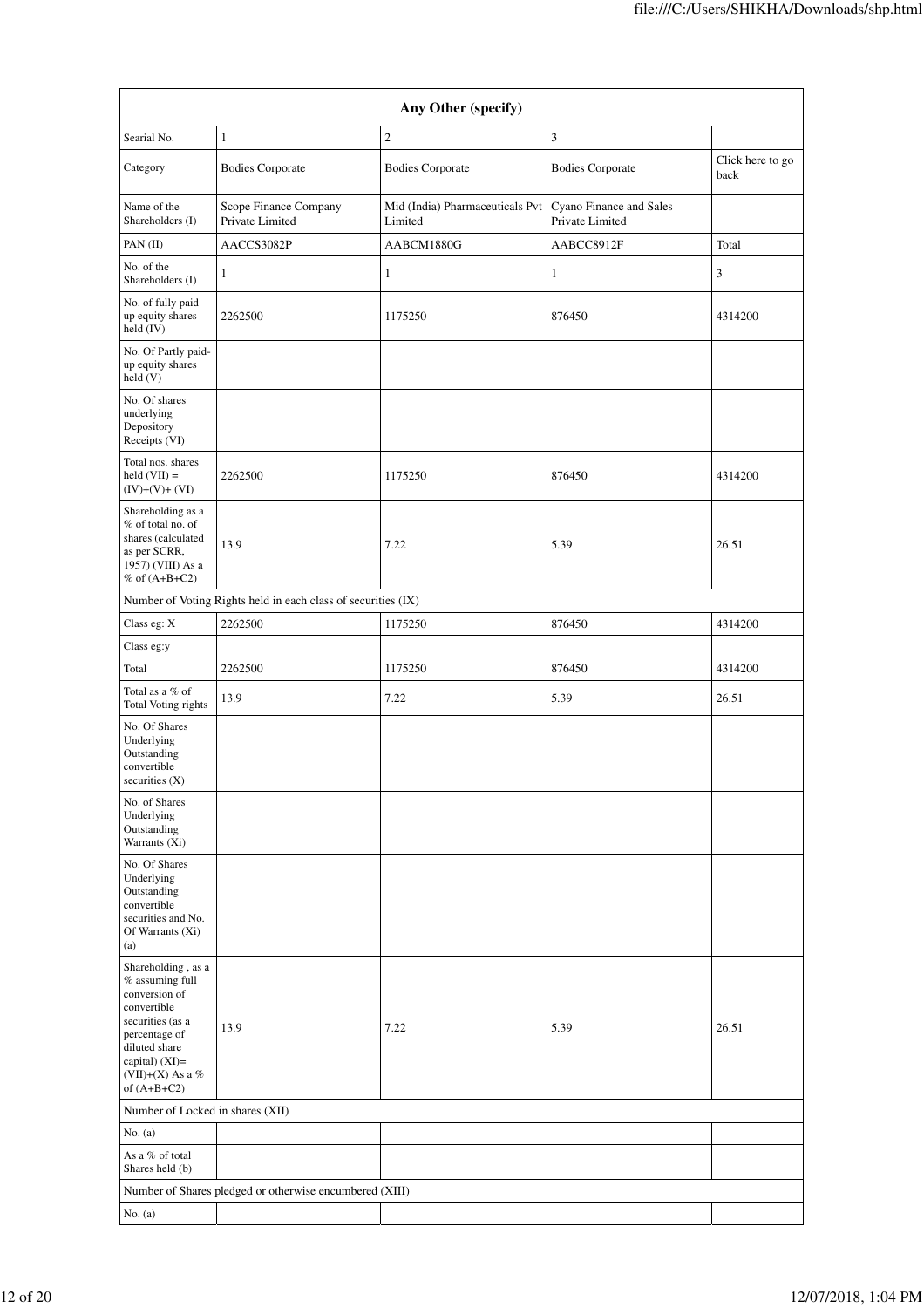| As a % of total<br>Shares held (b)                                   |                |                |                |         |
|----------------------------------------------------------------------|----------------|----------------|----------------|---------|
| Number of equity<br>shares held in<br>dematerialized<br>form $(XIV)$ | v              | 1175250        | 876450         | 2051700 |
| Reason for not providing PAN                                         |                |                |                |         |
| Reason for not<br>providing PAN                                      |                |                |                |         |
| Shareholder type                                                     | Promoter Group | Promoter Group | Promoter Group |         |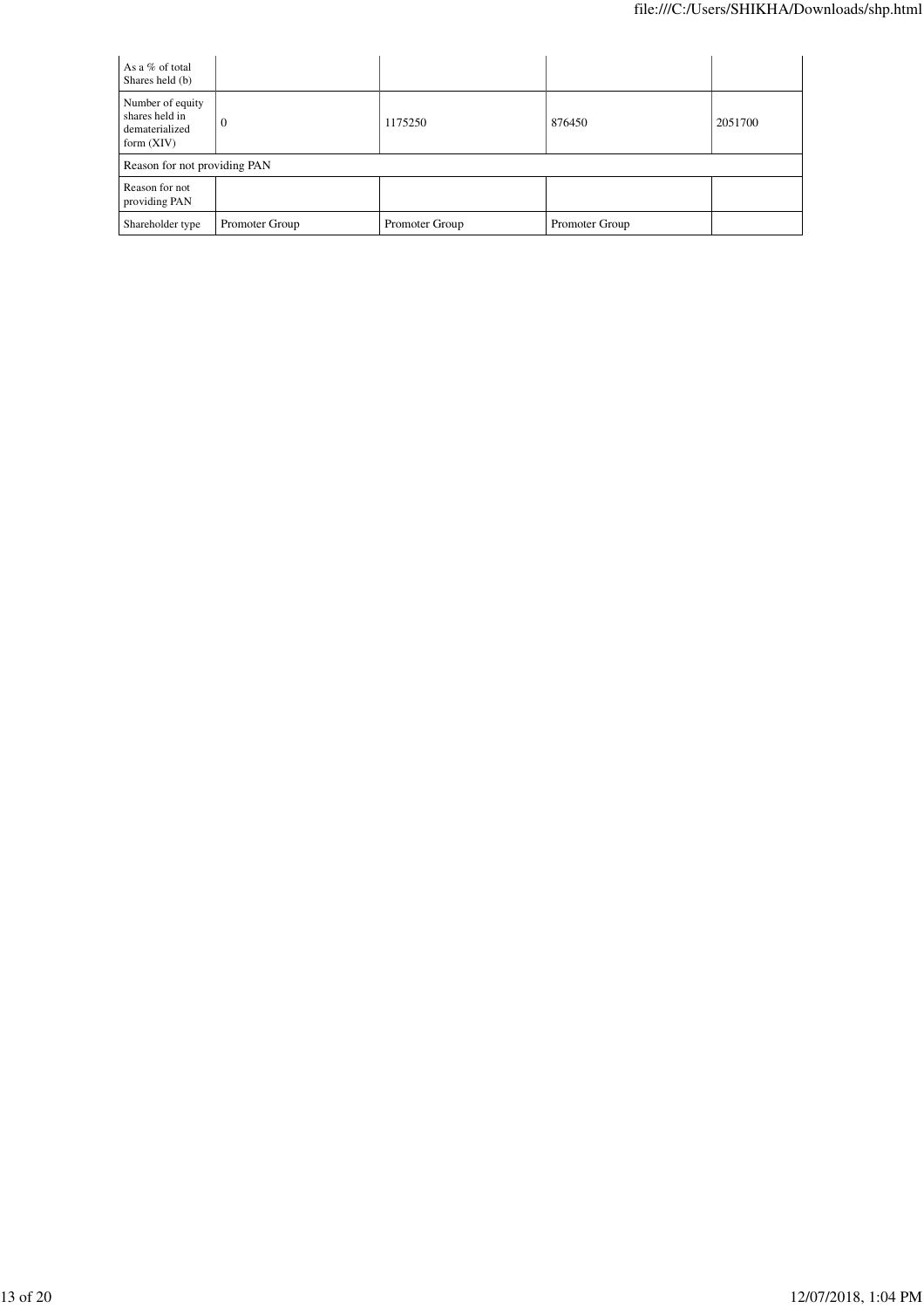| Individuals - ii. Individual shareholders holding nominal share capital in excess of Rs. 2 lakhs.                                                                                        |                                                               |        |  |  |
|------------------------------------------------------------------------------------------------------------------------------------------------------------------------------------------|---------------------------------------------------------------|--------|--|--|
| Searial No.                                                                                                                                                                              | 1                                                             |        |  |  |
| Name of the<br>Shareholders (I)                                                                                                                                                          | KISHOR HIMMATSINH JHALA<br>Click here to go back              |        |  |  |
| PAN $(II)$                                                                                                                                                                               | AAEPJ4098F                                                    | Total  |  |  |
| No. of fully paid<br>up equity shares<br>held (IV)                                                                                                                                       | 200000                                                        | 200000 |  |  |
| No. Of Partly paid-<br>up equity shares<br>held (V)                                                                                                                                      |                                                               |        |  |  |
| No. Of shares<br>underlying<br>Depository<br>Receipts (VI)                                                                                                                               |                                                               |        |  |  |
| Total nos. shares<br>$held (VII) =$<br>$(IV)+(V)+(VI)$                                                                                                                                   | 200000                                                        | 200000 |  |  |
| Shareholding as a<br>% of total no. of<br>shares (calculated<br>as per SCRR,<br>1957) (VIII) As a<br>% of $(A+B+C2)$                                                                     | 1.23                                                          | 1.23   |  |  |
|                                                                                                                                                                                          | Number of Voting Rights held in each class of securities (IX) |        |  |  |
| Class eg: X                                                                                                                                                                              | 200000                                                        | 200000 |  |  |
| Class eg:y                                                                                                                                                                               |                                                               |        |  |  |
| Total                                                                                                                                                                                    | 200000                                                        | 200000 |  |  |
| Total as a % of<br>Total Voting rights                                                                                                                                                   | 1.23                                                          | 1.23   |  |  |
| No. Of Shares<br>Underlying<br>Outstanding<br>convertible<br>securities (X)                                                                                                              |                                                               |        |  |  |
| No. of Shares<br>Underlying<br>Outstanding<br>Warrants (Xi)                                                                                                                              |                                                               |        |  |  |
| No. Of Shares<br>Underlying<br>Outstanding<br>convertible<br>securities and No.<br>Of Warrants (Xi)<br>(a)                                                                               |                                                               |        |  |  |
| Shareholding, as a<br>$\%$ assuming full<br>conversion of<br>convertible<br>securities (as a<br>percentage of<br>diluted share<br>capital) (XI)=<br>(VII)+(X) As a $\%$<br>of $(A+B+C2)$ | 1.23                                                          | 1.23   |  |  |
| Number of Locked in shares (XII)                                                                                                                                                         |                                                               |        |  |  |
| No. $(a)$                                                                                                                                                                                |                                                               |        |  |  |
| As a % of total<br>Shares held (b)                                                                                                                                                       |                                                               |        |  |  |
| Number of equity<br>shares held in<br>dematerialized<br>form (XIV)                                                                                                                       | 200000                                                        | 200000 |  |  |
| Reason for not providing PAN                                                                                                                                                             |                                                               |        |  |  |
| Reason for not<br>providing PAN                                                                                                                                                          |                                                               |        |  |  |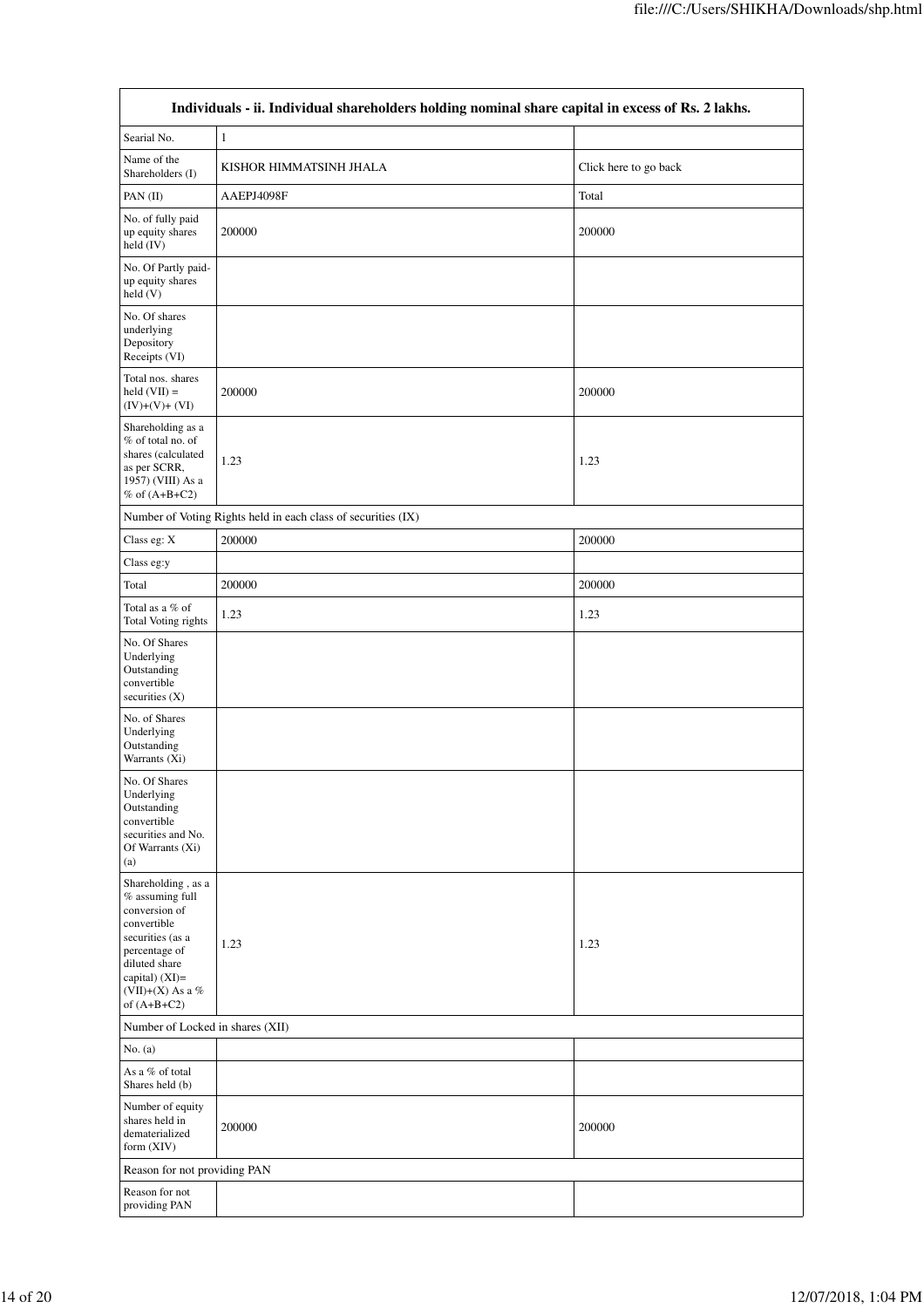| Any Other (specify)                                                                                                                                                                    |                                                                       |                                                                       |                                                       |                                                                             |                                               |                                               |                            |
|----------------------------------------------------------------------------------------------------------------------------------------------------------------------------------------|-----------------------------------------------------------------------|-----------------------------------------------------------------------|-------------------------------------------------------|-----------------------------------------------------------------------------|-----------------------------------------------|-----------------------------------------------|----------------------------|
| Searial No.                                                                                                                                                                            | $\mathbf{1}$                                                          | $\overline{c}$                                                        | 3                                                     | $\overline{4}$                                                              | 5                                             | 6                                             | 7                          |
| Category                                                                                                                                                                               | <b>Bodies</b><br>Corporate                                            | <b>Bodies</b><br>Corporate                                            | <b>Bodies</b><br>Corporate                            | <b>Bodies</b><br>Corporate                                                  | <b>Bodies</b><br>Corporate                    | <b>Bodies</b><br>Corporate                    | <b>Bodies</b><br>Corporate |
| Category / More<br>than 1 percentage                                                                                                                                                   | More than 1<br>percentage of<br>shareholding                          | More than 1<br>percentage of<br>shareholding                          | More than 1<br>percentage of<br>shareholding          | More than 1<br>percentage of<br>shareholding                                | More than 1<br>percentage of<br>shareholding  | More than 1<br>percentage of<br>shareholding  | Category                   |
| Name of the<br>Shareholders (I)                                                                                                                                                        | <b>STARLINE</b><br><b>EQUIFIN</b><br><b>PRIVATE</b><br><b>LIMITED</b> | <b>LIBRA</b><br><b>HEALTHCARE</b><br><b>PRIVATE</b><br><b>LIMITED</b> | <b>KSL AND</b><br><b>INDUSTRIES</b><br><b>LIMITED</b> | <b>CHINTAN</b><br><b>VIRAL</b><br>TRADING<br><b>SOULTIONS</b><br><b>LLP</b> | <b>CACTUS</b><br><b>SOFTWARE</b><br>PVT. LTD. | <b>GOM</b><br><b>INDUSTRIES</b><br><b>LTD</b> |                            |
| PAN $(II)$                                                                                                                                                                             | AAOCS9781K                                                            | AABCL8593P                                                            | AAACK4722E                                            | AAMFC8909Q                                                                  | ZZZZZ9999Z                                    | AAACG6282F                                    |                            |
| No. of the<br>Shareholders (I)                                                                                                                                                         | 1                                                                     | 1                                                                     | 1                                                     | 1                                                                           | $\mathbf{1}$                                  | $\mathbf{1}$                                  | 132                        |
| No. of fully paid<br>up equity shares<br>held (IV)                                                                                                                                     | 1850800                                                               | 850000                                                                | 306665                                                | 250000                                                                      | 202100                                        | 180800                                        | 4070886                    |
| No. Of Partly paid-<br>up equity shares<br>held (V)                                                                                                                                    |                                                                       |                                                                       |                                                       |                                                                             |                                               |                                               |                            |
| No. Of shares<br>underlying<br>Depository<br>Receipts (VI)                                                                                                                             |                                                                       |                                                                       |                                                       |                                                                             |                                               |                                               |                            |
| Total nos. shares<br>held $(VII) =$<br>$(IV)+(V)+(VI)$                                                                                                                                 | 1850800                                                               | 850000                                                                | 306665                                                | 250000                                                                      | 202100                                        | 180800                                        | 4070886                    |
| Shareholding as a<br>% of total no. of<br>shares (calculated<br>as per SCRR,<br>1957) (VIII) As a<br>% of $(A+B+C2)$                                                                   | 11.37                                                                 | 5.22                                                                  | 1.88                                                  | 1.54                                                                        | 1.24                                          | 1.11                                          | 25.01                      |
| Number of Voting Rights held in each class of securities (IX)                                                                                                                          |                                                                       |                                                                       |                                                       |                                                                             |                                               |                                               |                            |
| Class eg: X                                                                                                                                                                            | 1850800                                                               | 850000                                                                | 306665                                                | 250000                                                                      | 202100                                        | 180800                                        | 4070886                    |
| Class eg:y                                                                                                                                                                             |                                                                       |                                                                       |                                                       |                                                                             |                                               |                                               |                            |
| Total                                                                                                                                                                                  | 1850800                                                               | 850000                                                                | 306665                                                | 250000                                                                      | 202100                                        | 180800                                        | 4070886                    |
| Total as a % of<br>Total Voting rights                                                                                                                                                 | 11.37                                                                 | 5.22                                                                  | 1.88                                                  | 1.54                                                                        | 1.24                                          | 1.11                                          | 25.01                      |
| No. Of Shares<br>Underlying<br>Outstanding<br>convertible<br>securities $(X)$<br>No. of Shares                                                                                         |                                                                       |                                                                       |                                                       |                                                                             |                                               |                                               |                            |
| Underlying<br>Outstanding<br>Warrants (Xi)                                                                                                                                             |                                                                       |                                                                       |                                                       |                                                                             |                                               |                                               |                            |
| No. Of Shares<br>Underlying<br>Outstanding<br>convertible<br>securities and No.<br>Of Warrants (Xi)<br>(a)                                                                             |                                                                       |                                                                       |                                                       |                                                                             |                                               |                                               |                            |
| Shareholding, as a<br>$%$ assuming full<br>conversion of<br>convertible<br>securities (as a<br>percentage of<br>diluted share<br>capital) $(XI)=$<br>(VII)+(X) As a %<br>of $(A+B+C2)$ | 11.37                                                                 | 5.22                                                                  | 1.88                                                  | 1.54                                                                        | 1.24                                          | 1.11                                          | 25.01                      |
| Number of Locked in shares (XII)                                                                                                                                                       |                                                                       |                                                                       |                                                       |                                                                             |                                               |                                               |                            |
| No. $(a)$                                                                                                                                                                              |                                                                       |                                                                       |                                                       |                                                                             |                                               |                                               |                            |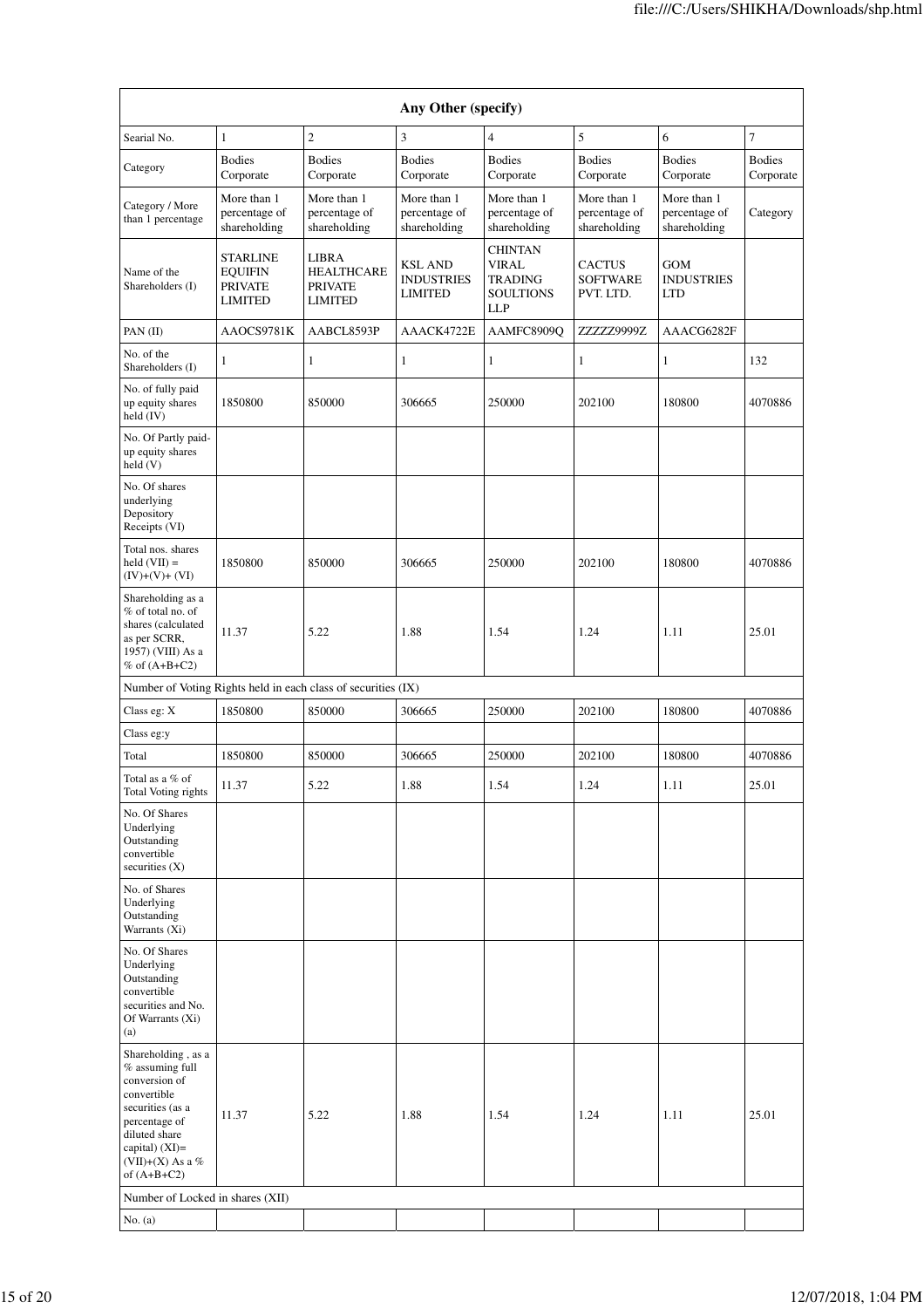| As a % of total<br>Shares held (b)                                   |         |        |        |        |                              |        |         |
|----------------------------------------------------------------------|---------|--------|--------|--------|------------------------------|--------|---------|
| Number of equity<br>shares held in<br>dematerialized<br>form $(XIV)$ | 1850800 | 850000 | 306665 | 250000 | U                            | 180800 | 3714486 |
| Reason for not providing PAN                                         |         |        |        |        |                              |        |         |
| Reason for not<br>providing PAN                                      |         |        |        |        | Textual<br>Information $(1)$ |        |         |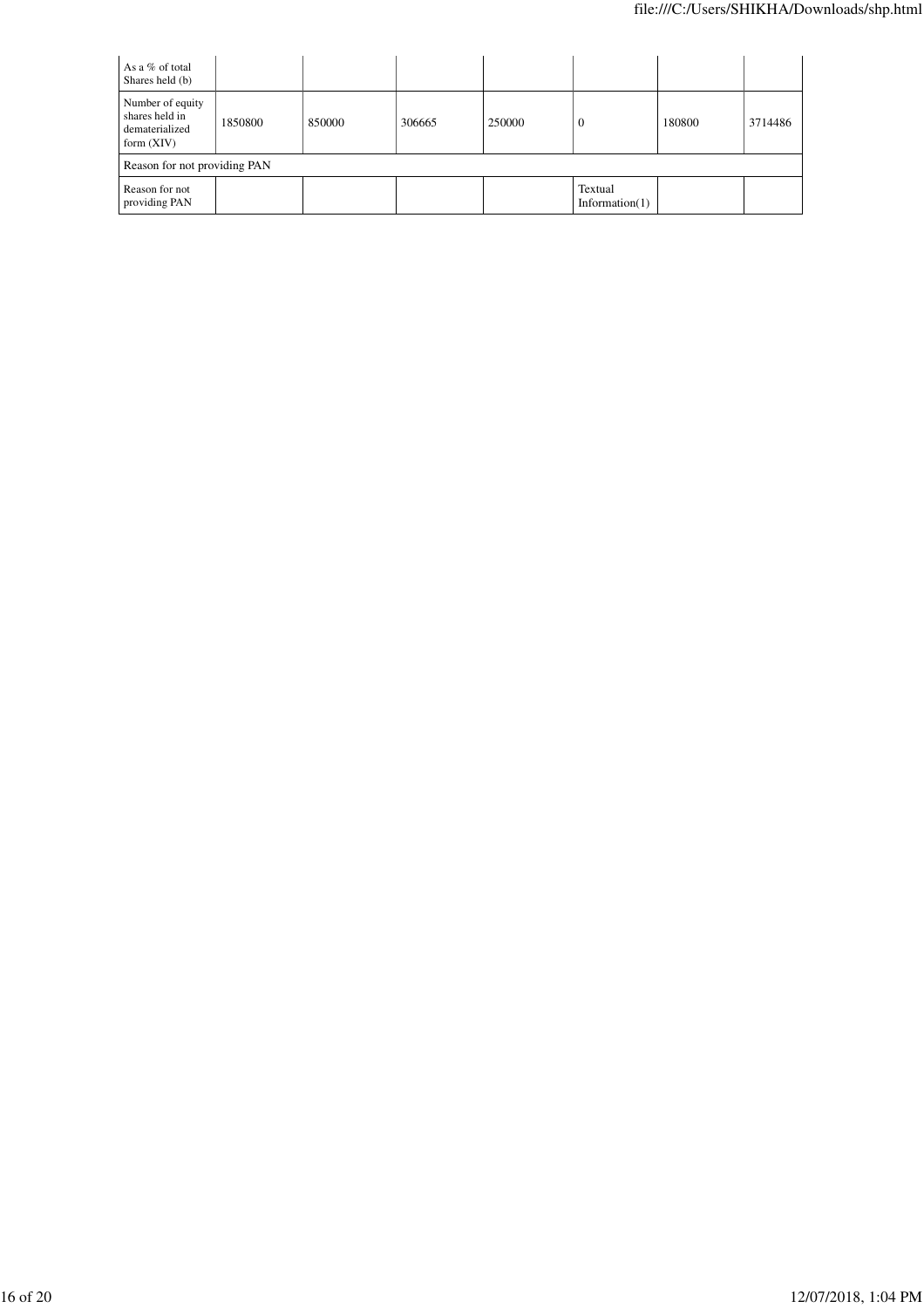| Any Other (specify)                                                                                                                                                                  |                                                               |                           |                         |                       |
|--------------------------------------------------------------------------------------------------------------------------------------------------------------------------------------|---------------------------------------------------------------|---------------------------|-------------------------|-----------------------|
| Searial No.                                                                                                                                                                          | 8                                                             | 9                         | 10                      |                       |
| Category                                                                                                                                                                             | Non-Resident Indian (NRI)                                     | Overseas Corporate Bodies | <b>Clearing Members</b> |                       |
| Category / More<br>than 1 percentage                                                                                                                                                 | Category                                                      | Category                  | Category                |                       |
| Name of the<br>Shareholders (I)                                                                                                                                                      |                                                               |                           |                         | Click here to go back |
| PAN (II)                                                                                                                                                                             |                                                               |                           |                         | Total                 |
| No. of the<br>Shareholders (I)                                                                                                                                                       | 183                                                           | 1                         | 5                       | 321                   |
| No. of fully paid<br>up equity shares<br>held (IV)                                                                                                                                   | 203967                                                        | 65800                     | 770                     | 4341423               |
| No. Of Partly paid-<br>up equity shares<br>held (V)                                                                                                                                  |                                                               |                           |                         |                       |
| No. Of shares<br>underlying<br>Depository<br>Receipts (VI)                                                                                                                           |                                                               |                           |                         |                       |
| Total nos. shares<br>$held (VII) =$<br>$(IV)+(V)+(VI)$                                                                                                                               | 203967                                                        | 65800                     | 770                     | 4341423               |
| Shareholding as a<br>% of total no. of<br>shares (calculated<br>as per SCRR,<br>1957) (VIII) As a<br>$%$ of $(A+B+C2)$                                                               | 1.25                                                          | 0.4                       | $\boldsymbol{0}$        | 26.66                 |
|                                                                                                                                                                                      | Number of Voting Rights held in each class of securities (IX) |                           |                         |                       |
| Class eg: X                                                                                                                                                                          | 203967                                                        | 65800                     | 770                     | 4341423               |
| Class eg:y                                                                                                                                                                           |                                                               |                           |                         |                       |
| Total                                                                                                                                                                                | 203967                                                        | 65800                     | 770                     | 4341423               |
| Total as a % of<br>Total Voting rights                                                                                                                                               | 1.25                                                          | 0.4                       | $\boldsymbol{0}$        | 26.66                 |
| No. Of Shares<br>Underlying<br>Outstanding<br>convertible<br>securities $(X)$                                                                                                        |                                                               |                           |                         |                       |
| No. of Shares<br>Underlying<br>Outstanding<br>Warrants (Xi)                                                                                                                          |                                                               |                           |                         |                       |
| No. Of Shares<br>Underlying<br>Outstanding<br>convertible<br>securities and No.<br>Of Warrants (Xi)<br>(a)                                                                           |                                                               |                           |                         |                       |
| Shareholding, as a<br>% assuming full<br>conversion of<br>convertible<br>securities (as a<br>percentage of<br>diluted share<br>capital) $(XI)=$<br>(VII)+(X) As a %<br>of $(A+B+C2)$ | 1.25                                                          | 0.4                       | $\boldsymbol{0}$        | 26.66                 |
| Number of Locked in shares (XII)                                                                                                                                                     |                                                               |                           |                         |                       |
| No. $(a)$                                                                                                                                                                            |                                                               |                           |                         |                       |
| As a % of total<br>Shares held (b)                                                                                                                                                   |                                                               |                           |                         |                       |
| Number of equity<br>shares held in<br>dematerialized                                                                                                                                 | 113767                                                        | $\boldsymbol{0}$          | 770                     | 3829023               |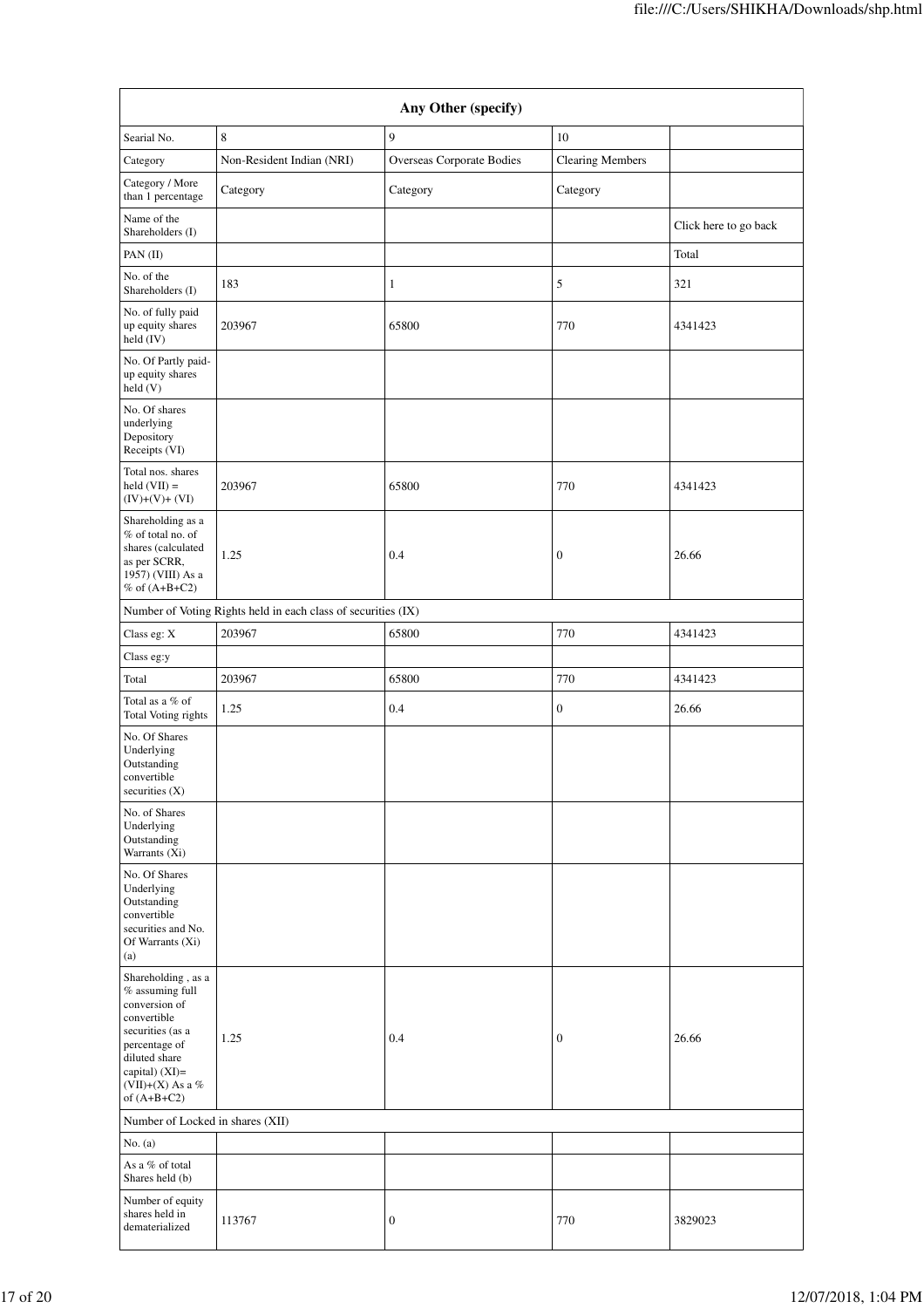| form $(XIV)$                    |  |  |
|---------------------------------|--|--|
| Reason for not providing PAN    |  |  |
| Reason for not<br>providing PAN |  |  |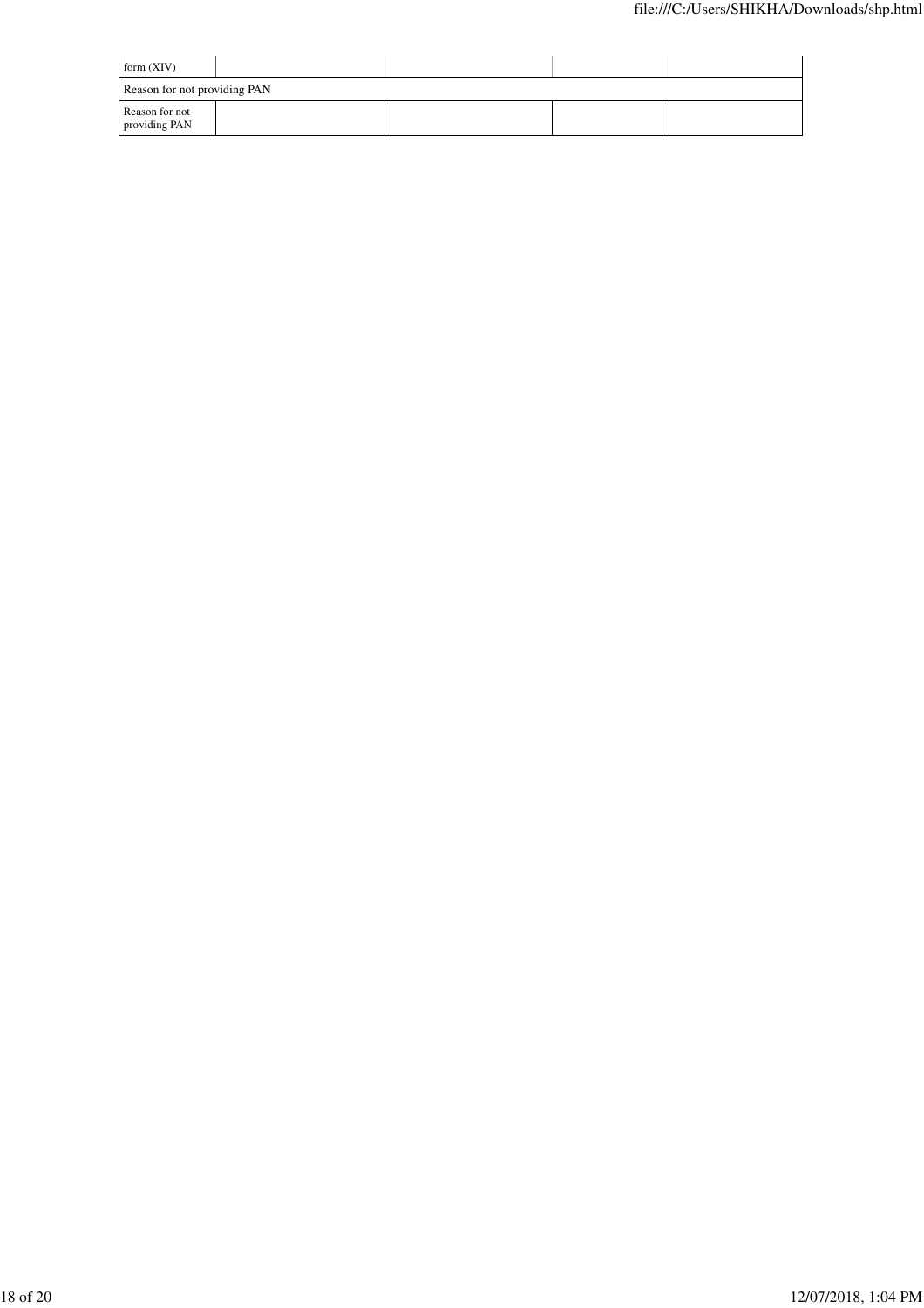|                               | <b>Text Block</b>                        |
|-------------------------------|------------------------------------------|
| <b>Textual Information(1)</b> | Pan Number not received from Shareholder |